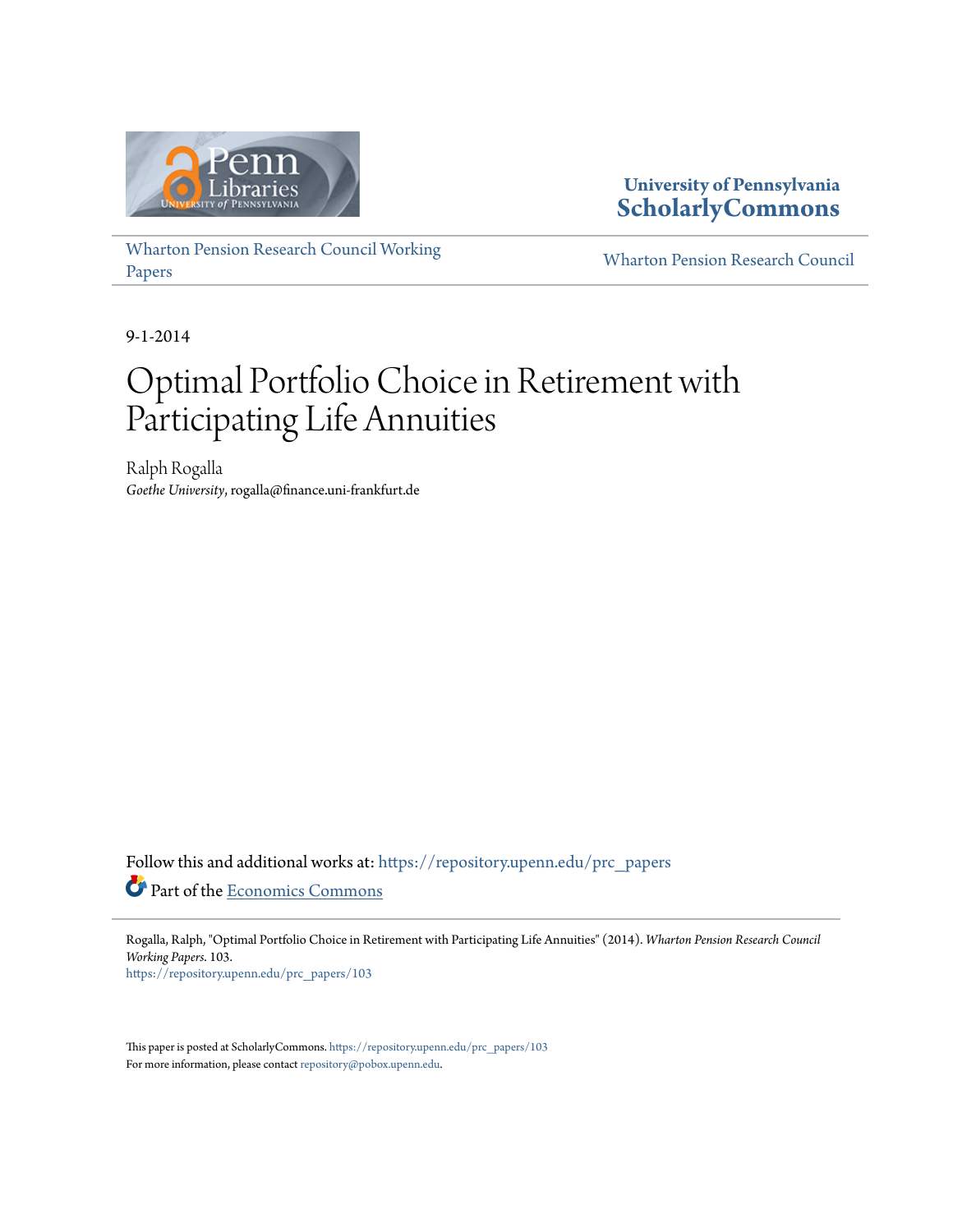#### **Abstract**

This paper derives optimal consumption, investment, and annuitization patterns for retired households that have access to German-style participating payout life annuities (PLAs), allowing for capital market risks as well as idiosyncratic and systematic longevity risks. PLAs provide guaranteed minimum benefits in combination with participation in insurers' surpluses. Minimum benefits are calculated based on conservative assumptions regarding capital market and mortality developments, while surpluses distributed to annuitants bridge the gap between the insurers' actual investment and mortality experiences and the projections used in pricing. Through the participation scheme, systematic longevity risk is shared between insurers and annuitants, as unanticipated longevity shocks result in benefit adjustments via the surplus mechanism. We show that the retiree draws substantial utility from access to PLAs, equivalent to 20% of initial wealth in the presence of systematic longevity risk. We also find that stochasticity in mortality rates only has minor impact on the appeal of PLAs to the retiree. Even if the interest rate guarantee is reduced to zero in adverse capital market environments, PLAs prove to provide substantial utility for retirees. Overall, the participating life annuity design produces substantial welfare gains over a no-annuity world, while being an efficient setup that helps providers to hedge long-term risks that are difficult to hedge otherwise, such as systematic longevity risks.

#### **Keywords**

Life-cycle investing, annuitization, stochastic mortality, pension, household finance

**Disciplines**

Economics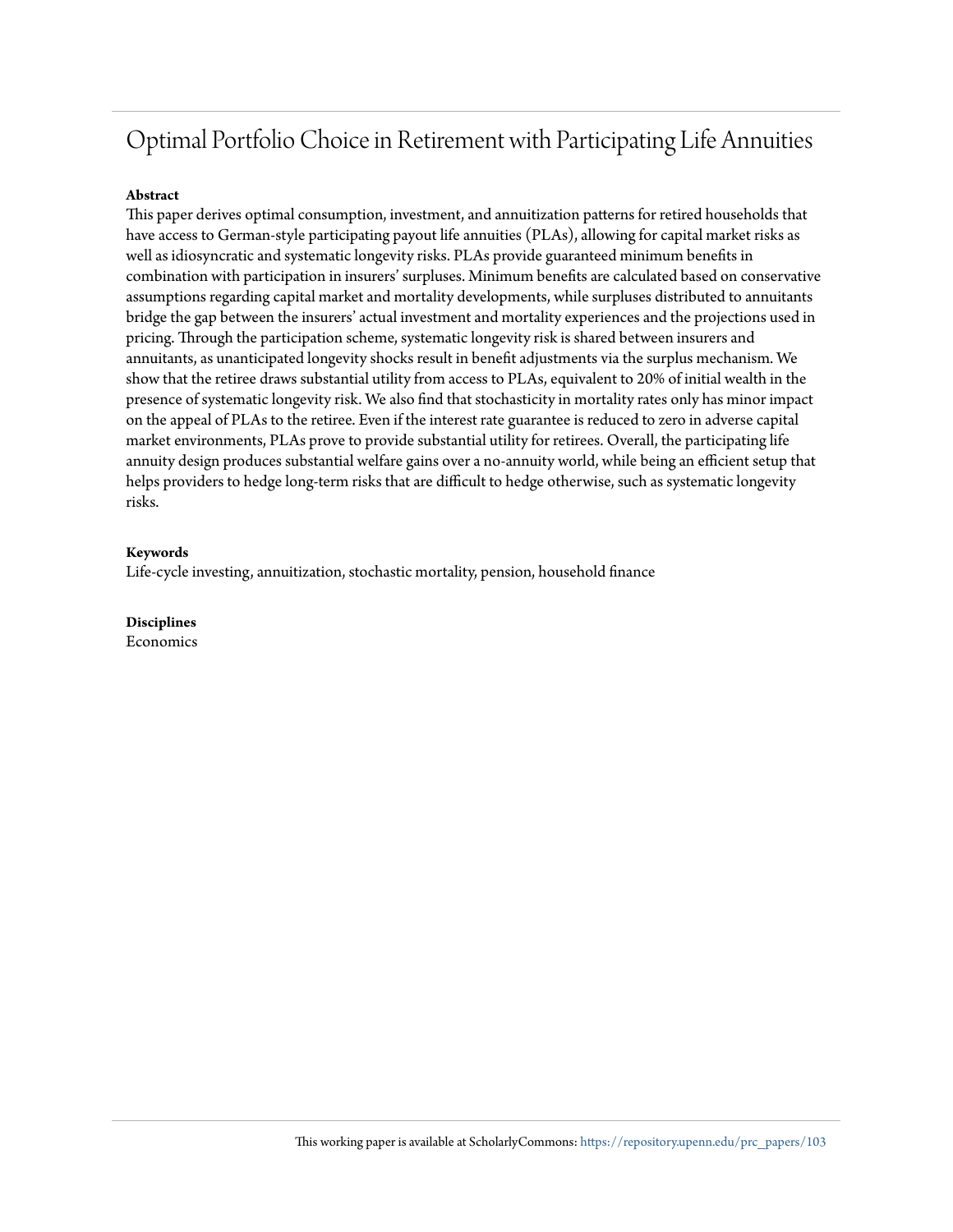Ralph Rogalla

September 2014

PRC WP 2014-20 Pension Research Council The Wharton School, University of Pennsylvania 3620 Locust Walk, 3000 SH-DH Philadelphia, PA 19104-6302 Email: [prc@wharton.upenn.edu](mailto:prc@wharton.upenn.edu) [http://www.pensionresearchcouncil.org](http://www.pensionresearchcouncil.org/)

All opinions, errors, findings, interpretations, and conclusions of this paper represent the views of the author and not those of the Wharton School or the Pension Research Council. © 2014 Pension Research Council of the Wharton School of the University of Pennsylvania. All rights reserved.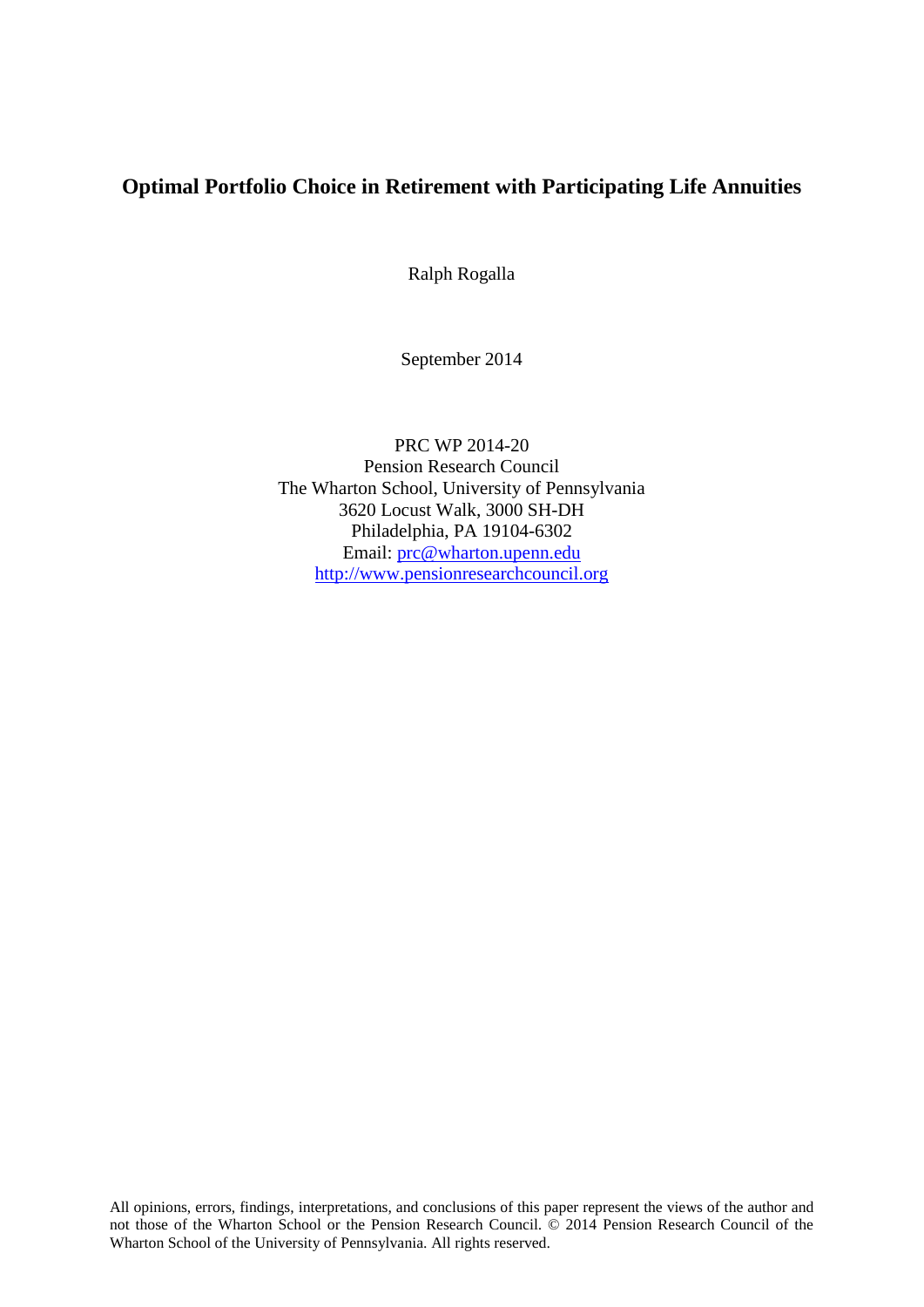#### Abstract

This paper derives optimal consumption, investment, and annuitization patterns for retired households that have access to German-style participating payout life annuities (PLAs), allowing for capital market risks as well as idiosyncratic and systematic longevity risks. PLAs provide guaranteed minimum benefits in combination with participation in insurers' surpluses. Minimum benefits are calculated based on conservative assumptions regarding capital market and mortality developments, while surpluses distributed to annuitants bridge the gap between the insurers' actual investment and mortality experiences and the projections used in pricing. Through the participation scheme, systematic longevity risk is shared between insurers and annuitants, as unanticipated longevity shocks result in benefit adjustments via the surplus mechanism.

We show that the retiree draws substantial utility from access to PLAs, equivalent to 20% of initial wealth in the presence of systematic longevity risk. We also find that stochasticity in mortality rates only has minor impact on the appeal of PLAs to the retiree. Even if the interest rate guarantee is reduced to zero in adverse capital market environments, PLAs prove to provide substantial utility for retirees. Overall, the participating life annuity design produces substantial welfare gains over a no-annuity world, while being an efficient setup that helps providers to hedge long-term risks that are difficult to hedge otherwise, such as systematic longevity risks.

**Keywords:** Life-cycle investing, annuitization, stochastic mortality, pension, household finance

**JEL:** D14, G11, G22

#### **Ralph Rogalla**

Finance Department, Goethe University Grueneburgplatz 1 (Uni-PF. H 23) Frankfurt am Main, Germany Phone: +49 (0)69 798 33661 Email: rogalla@finance.uni-frankfurt.de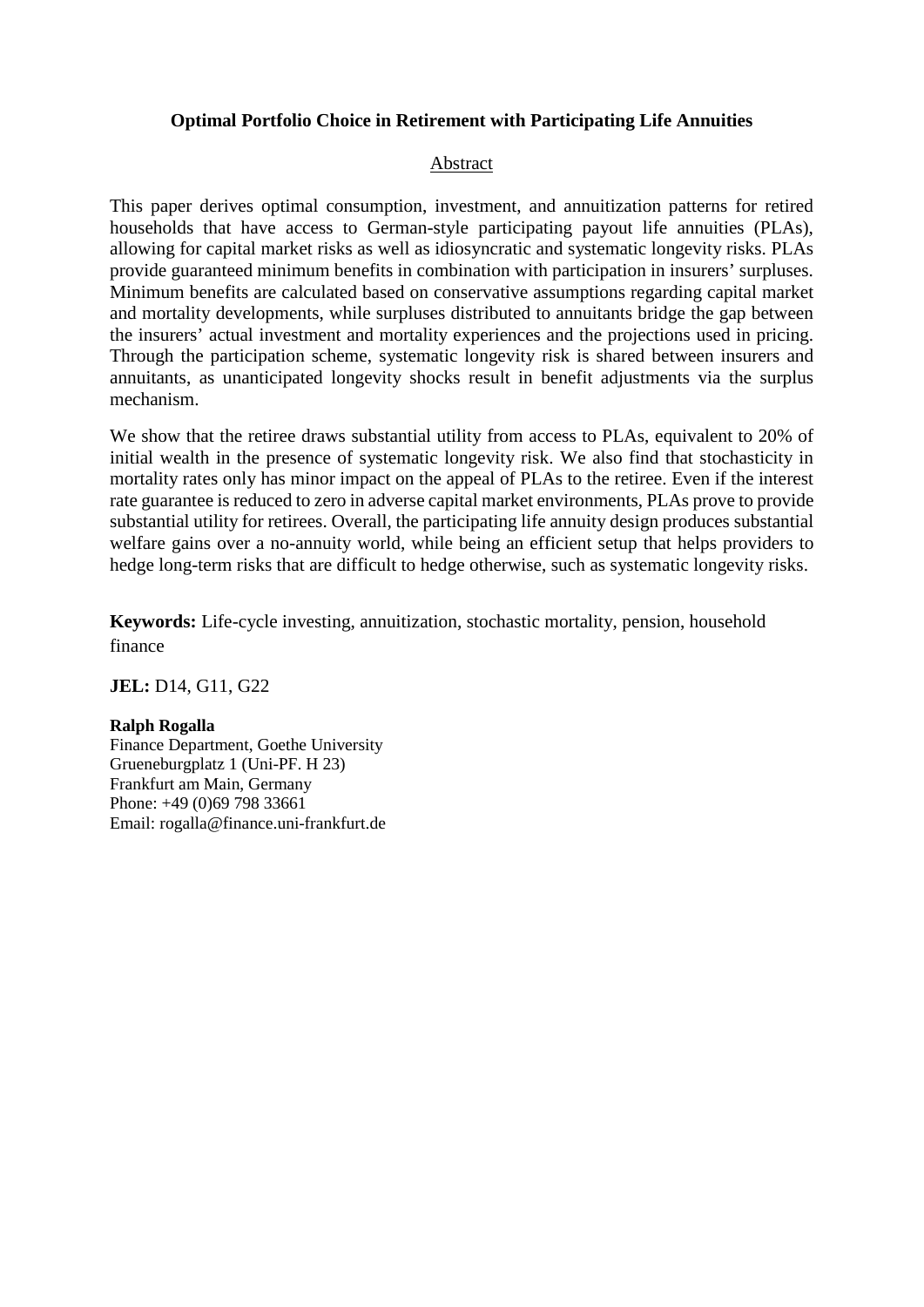#### **1 Introduction**

Around the world, ongoing demographic change puts tremendous stress on traditional social security systems, and individuals are increasingly asked to assume responsibility for their financial wellbeing in retirement. Consequently, they face the challenge of building up and maintaining an adequate portfolio of financial assets that ensures satisfying future consumption liabilities, while controlling the risks that individuals face in retirement. Against this background, this paper derives optimal consumption and portfolio choice patterns for a retired individual that has access to stocks, bonds, and participating life annuities (PLAs), while being exposed to capital market risks on the stock and bond markets as well as to idiosyncratic and systematic longevity risks.

Participating contracts are the typical product offered in the German life and annuity market (Bohnert/Gatzert, 2012; Berdin/Gründl, 2014), and they are also among the most prevalent insurance products around the world (Grosen/Jørgensen, 2000). As described in Maurer et al. (2013a), among others, participating life annuities provide guaranteed lifelong minimum annuity benefits in combination with participation in the insurer's surpluses. Minimum benefits are calculated based on conservative assumptions regarding capital market and mortality developments, while surpluses distributed to annuitants bridge the gap between the insurer's actual investment and mortality experiences and the projections used in pricing. Through the participation scheme, systematic longevity risk is shared between the insurer and the annuitants, as unanticipated longevity shocks result in benefit adjustments via the surplus mechanism.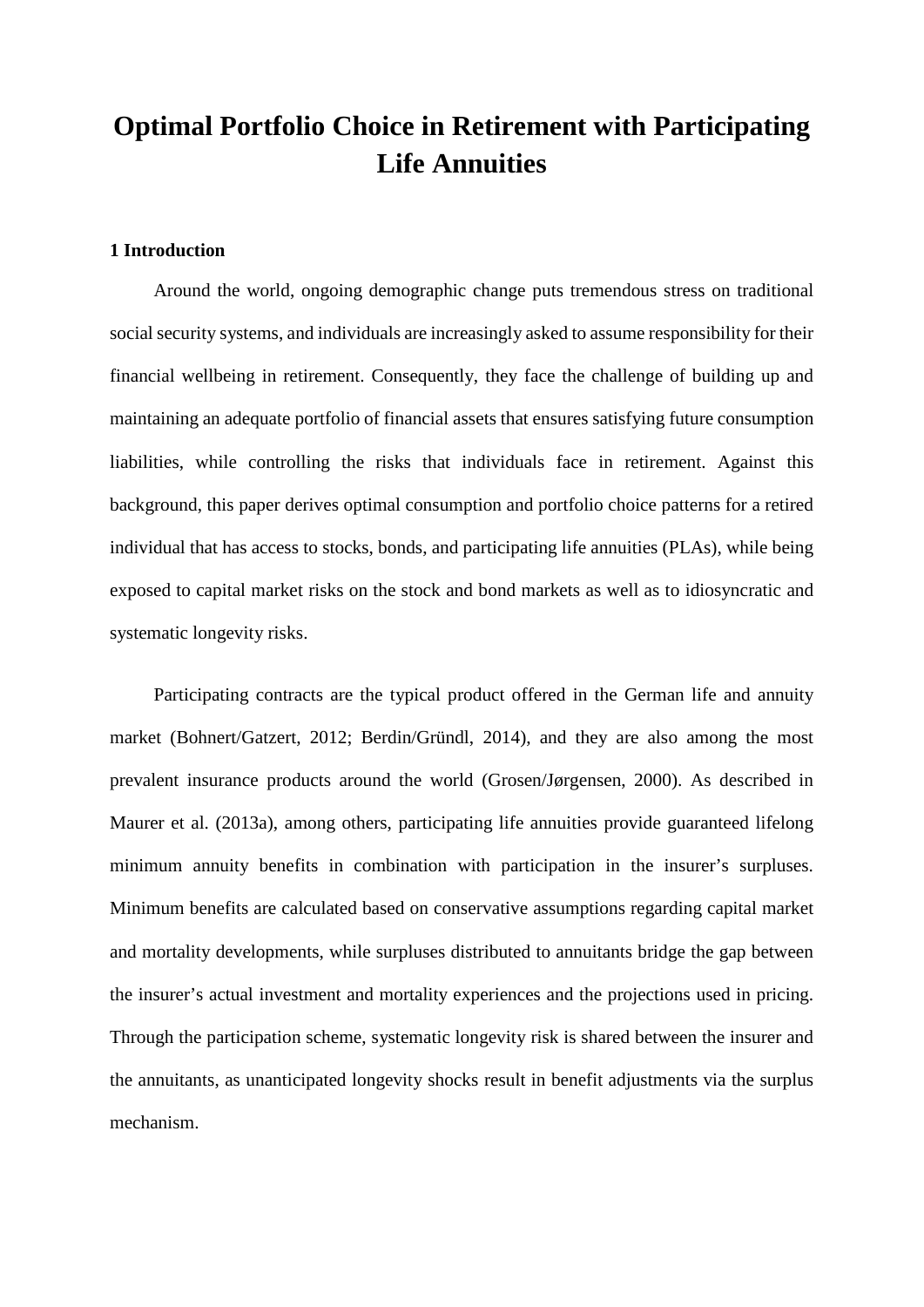The literature on participating life insurance contracts is extensive.<sup>[1](#page-5-0)</sup> Most studies concentrate on actuarial risk analysis for and financial pricing of the guarantees embedded in these products (e.g. Briys/de Varenne, 1997; Grosen/Jørgensen, 2000, 2002; Ballotta, 2005; Barbarin/Devolder, 2005; Bauer et al., 2006; Gatzert/Kling, 2007; Kling et al. 2007; Zaglauer/Bauer, 2008). Others study the value of such contracts for the consumer (e.g. Gatzert et al., 2009, 2012; Maurer et al., 2013a). Yet to the best of our knowledge, optimal demand for PLAs within a lifecycle framework has not been studied as of now. While several studies integrate insurance products into a lifecycle portfolio choice model (e.g. Huang/Milevsky, 2008; Horneff et al., 2008, 2008a; Inkmann et al., 2011; Inkmann/Michaelides, 2012; Hubener et al., 2014), those papers that analyze non-fixed annuity products typically concentrate on unitlinked, variable annuities that do not include guarantees (e.g. Milevsky/Young, 2007; Horneff et al. 2009, 2010). An exception is the paper by Horneff et al. (2013a) that incorporates variable annuity products that provide both upside potential and downside protection. These guarantees, however, only cover the capital market development, as that paper does not account for variation in mortality rates. Hence, there is neither participation in the mortality performance nor a need for protection against adverse mortality developments. Maurer et al. (2013) studies annuities that provide participation in both capital market as well as mortality developments, but those products do not provide any guarantees.

The present paper contributes to the existing literature by analyzing optimal demand patterns for participating annuity contracts providing minimum income guarantees within a lifecycle consumption and portfolio choice framework that incorporates idiosyncratic and systematic mortality risk as well as investment risks in the stock and bond markets. We show that the retiree draws substantial utility from access to PLAs, equivalent to 20% of initial wealth in the presence of systematic longevity risk. We also find that stochasticity in mortality rates

 $\overline{a}$ 

<span id="page-5-0"></span><sup>&</sup>lt;sup>1</sup> For a comprehensive overview of the literature on participating contracts see, for example, Jørgensen (2004), Bohnert/Gatzert (2012), Eling/Holder (2013).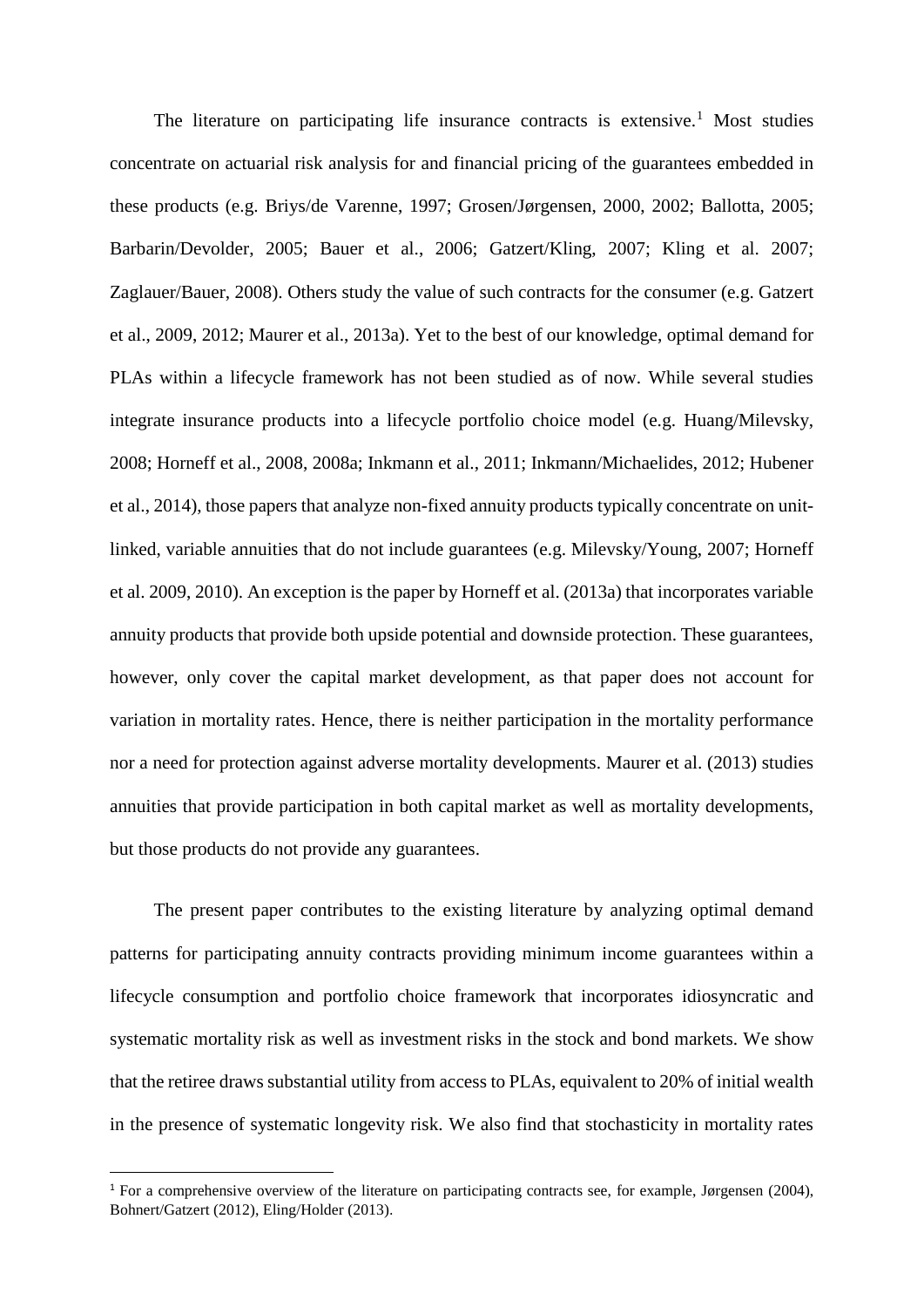only has a minor impact on the appeal of PLAs to the retiree. Even if the interest rate guarantee is reduced to zero in adverse capital market environments, PLAs prove to provide substantial utility for retirees.

The remainder of this paper is organized as follows: Section 2 describes our lifecycle and mortality model as well as the mechanics of our PLA product. In Section 3 we derive optimal portfolio choice and annuitization patterns with and without systematic mortality risk. Moreover, we study the impact of adverse capital market development and conduct a welfare analysis. A final section concludes.

#### **2 Model**

#### **2.1 Lifecycle Framework**

We model the lifecycle of a retired male from age 65 to 100, building on and extending the setup described in Horneff et al. (2013). At the beginning of each year, the retiree receives an exogenous pension income  $Y_t$ , e.g. from Social Security or an occupational pension plan. The sum of this pension income and any pre-existing liquid wealth  $W_t$  represents the retiree's cash on hand  $X_t$ , which is allocated to (nominal) consumption  $C_t$ , stock investments  $S_t$ , bond investments  $B_t$ , and the purchase of PLAs  $PR_t$ :

$$
X_t = W_t + Y_t = C_t + S_t + B_t + PR_t.
$$
 (1)

At the end of each year, the retiree receives the returns on his stock and bond investments and, subject to having purchased any PLAs, an additional (nominal) annuity income  $L_t$ . Consequently, liquid wealth at the beginning of the next period is given by

$$
W_{t+1} = S_t \cdot R_t^S + B_t \cdot R_t^B + L_t,\tag{2}
$$

where  $R_t^S$  represents the log-normally distributed, risky nominal return on stocks and  $(R_t^B - 1)$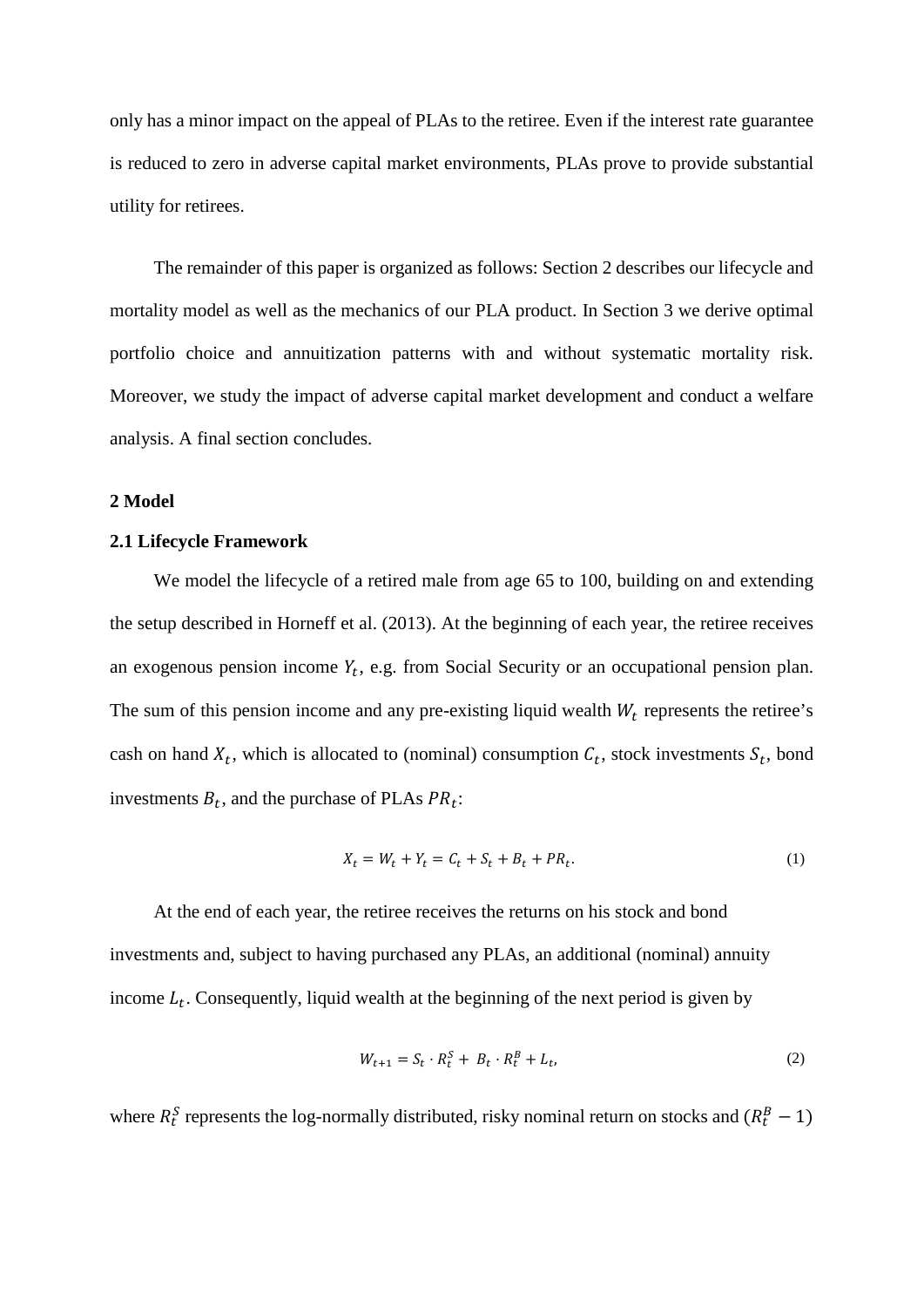is the normally distributed, risky nominal yield on bonds.[2](#page-7-0) Consumption and investment decisions are made such that the retiree maximizes his expected utility, described by a recursive, additively time-separable CRRA utility function:

$$
V_t = \frac{(C_t)^{1-\rho}}{1-\rho} + \tilde{p}_t^s \cdot \beta \cdot \pi^{\rho-1} \cdot E_t[V_{t+1}],
$$
\n(3)

with terminal utility

$$
V_T = \frac{(C_T)^{1-\rho}}{1-\rho}
$$
 (4)

and subject to the constraints

$$
C_t > 0; \quad S_t, B_t, PR_t \ge 0. \tag{5}
$$

Here,  $\rho$  is the retiree's coefficient of relative risk aversion,  $\beta$  his time preference, and T is the maximum age 100.  $\pi$  represents the annual increase in consumer prices, through which the individual accounts for inflation in his optimization exercise. Finally,  $\tilde{p}_t^s$  is the retiree's subjective survival probability from  $t$  to  $t + 1$ , which is known at time  $t$  but -over time- evolves according to the stochastic dynamics described in Section 2.2 below.

#### **2.2 Mortality Dynamics**

 $\overline{a}$ 

For modeling the stochastic dynamics of the retiree's subjective survival probabilities, we rely on the parsimonious model of Cairns, Blake, and Dowd (Cairns et al., 2006). They assume that the logits of the conditional one-year mortality rates  $\tilde{q}_x^t$  at time t for an individual age x can be described as:

<span id="page-7-0"></span><sup>2</sup> With respect to fixed-income investments, a typical approach in the literature on portfolio choice with annuities is to assume that bonds earn a constant real rate of return. Here, we allow for stochastic variation in fixed-income returns as these fluctuations play a major role in the surplus mechanism of the PLA. We focus on the long-term government bond yield and not on the return of a diversified bond portfolio, as the guaranteed interest rate, a central parameter in the PLA mechanics, is directly tied to the long-term yield. Moreover, we work under the simplifying assumption of normally distributed yields, as the standard approach of incorporating autoregressive yields or even a fully-fledged term structure model is computationally infeasible due to the curse of dimensionality.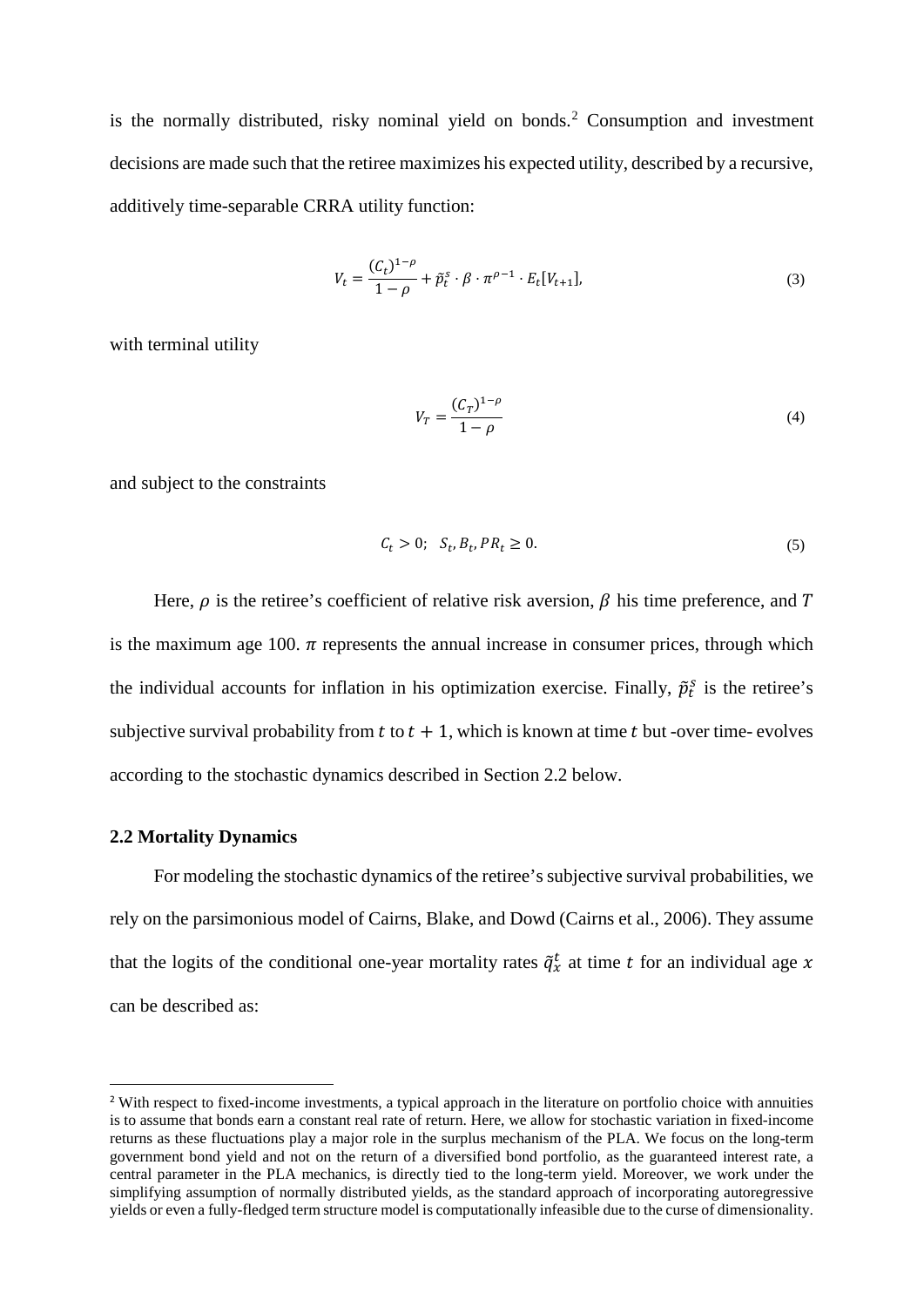$$
logit(\tilde{q}_x^t) = log\left(\frac{\tilde{q}_x^t}{1 - \tilde{q}_x^t}\right) = A_{1,t} + A_{2,t} \cdot x.
$$
\n(6)

The stochastic dynamics of  $A_t = (A_{1,t}, A_{2,t})^T$  are described by a two-dimensional random walk with drift:

$$
A_{t+1} = A_t + \mu_A + V_A Z_{t+1},
$$
\n<sup>(7)</sup>

with  $\mu_A$  representing the drift of  $A_t$  and  $V_A$  the lower triangular matrix resulting from a Cholesky decomposition of the covariance  $\Sigma_A$  of  $A_t$ .  $Z_{t+1}$  is a bi-variate standard normal shock.

#### **2.3 PLA Mechanics**

The individual has access to participating life annuities over his retirement period and can annuitize gradually as he sees fit. When adding to his stock of PLAs, the retiree trades a nonrefundable premium  $PR_t$  for guaranteed lifelong annuity income  $\bar{L}_t^{add}$  plus non-guaranteed, stochastic surplus payments  $SP<sub>t</sub>$  (see e.g. Maurer et al., 2013a). The additional guaranteed income is given by:

$$
\bar{L}_t^{add} = \frac{PR_t}{(1+\delta) \cdot a_x},\tag{8}
$$

with the resulting total guaranteed lifelong annuity income  $\bar{L}_{t+1} = \bar{L}_t + \bar{L}_t^{add}$  ( $\bar{L}_0 = 0$ ).  $\delta$  is an expense loading factor charged to cover the insurer's costs of operation.  $a_x$  is the price at age  $x$  of a fixed annuity paying 1 currency unit for life at the end of each year. Following the actuarial principle of equivalence, this price is calculated as:

$$
a_x = \sum_{t=1}^T \frac{t p_x^l}{(1 + GIR)^t}.
$$
\n
$$
(9)
$$

Here, *GIR* is the guaranteed interest rate promised by the insurer.  $_{t}p_{x}^{I} =$  $\prod_{i=0}^{t-1} (1 - q_{x+i}^l)$  is the *t*-period survival probability for an individual aged x, where  $q_{x+i}^l$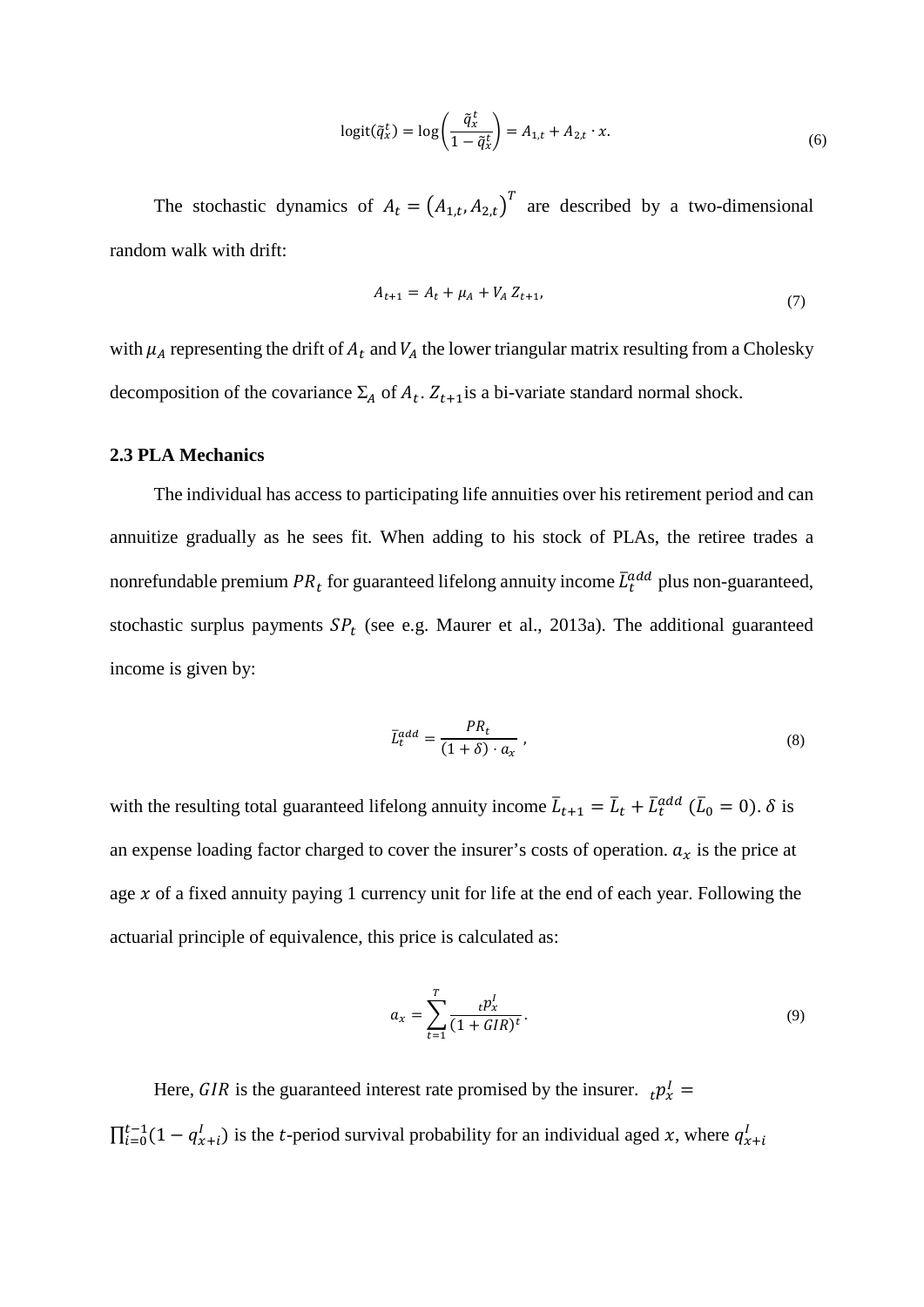represents the insurer's first-order actuarial assumptions regarding the conditional 1-period mortality rates in the insured collective.

The non-guaranteed surplus payments depend on the insurer's actual experience regarding mortality and capital market returns vis-à-vis the first-order assumptions used in pricing the PLA. Following Wolfsdorf (1997) and Maurer et al. (2013a), the insurer's total surplus from mortality experience can be calculated as:

$$
g_{x,t+1}^q = (V_{t+1} + \bar{L}_{t+1}) \cdot (\tilde{q}_{x+t} - q_{x+t}^l),
$$
\n(10)

with actuarial reserve at time  $t + 1$  (after PLA payments)  $V_{t+1}$  and observed mortality  $\tilde{q}_{x+t}$ . These mortality rates evolve stochastically as described in Section 2.2. The insurer's total surplus from capital market experience can be calculated as:

$$
g_{x,t+1}^r = \left(V_t + \frac{PR_t}{1+\delta}\right) \cdot (\tilde{r}_{t+1} - GIR),\tag{11}
$$

with  $V_t$  the actuarial reserve at time t (prior to additional PLA purchases), and  $\tilde{r}_{t+1}$  the stochastic investment return on the assets backing the insurer's reserves.<sup>[3](#page-9-0)</sup> The development of the actuarial reserve over time is governed by:

$$
V_{t+1} = \frac{1}{p_{x+t}} \cdot \left( V_t + \frac{PR_t}{1+\delta} \right) \cdot (1 + GIR) - \bar{L}_{t+1},\tag{12}
$$

with  $V_0 = 0$ .

 $\overline{a}$ 

Total surpluses generated from mortality experience  $(g_{x,t+1}^q)$  and investment performance  $(g_{x,t+1}^r)$  are shared between the insurer and the annuitants. In this regard, German regulation requires that negative surpluses are solely borne by the insurer and that surpluses from the two

<span id="page-9-0"></span><sup>&</sup>lt;sup>3</sup> Insurers' assets can be invested into a mixed portfolio, primarily consisting of bonds with a limited exposure to equities. German insurance regulation allows for a maximum of 35% of equity in insurer portfolios (see, among others, Maurer et al., 2013).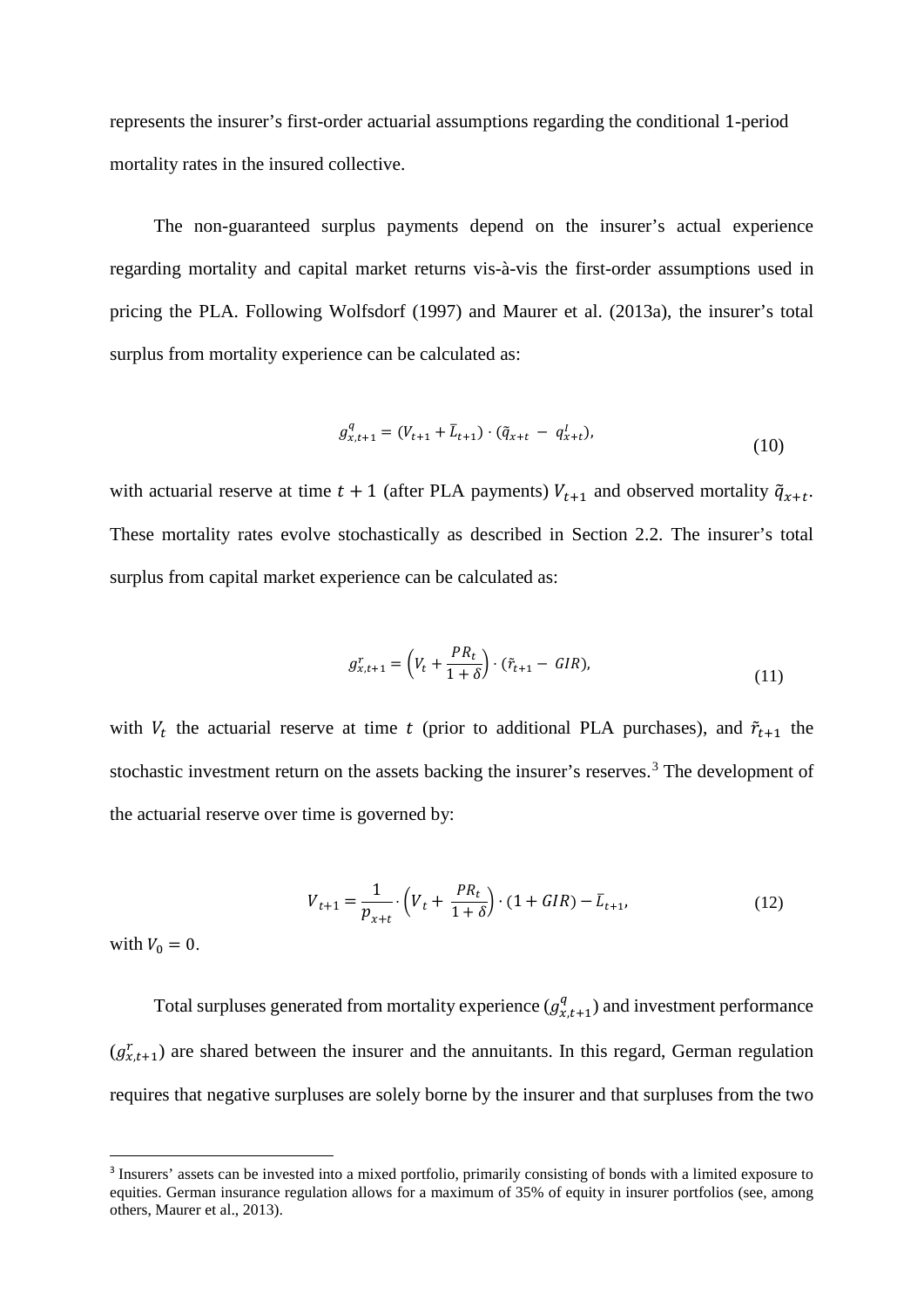sources must not be netted, should one be negative and one positive. Consequently, the amount of surplus attributed to the annuitant is given by:

$$
SP_{t+1} = \omega_q \cdot \max(g_{x,t+1}^q, 0) + \omega_r \cdot \max(g_{x,t+1}^r, 0),
$$
\n(13)

with  $\omega_a(\omega_r)$  representing the annuitant's share of mortality (investment) surplus.

#### **2.4 Calibration and Solution**

l

Drawing on standard parameterizations in the lifecycle literature, we assume a risk aversion coefficient of  $\rho = 5$ , and a time preference parameter of  $\beta = 0.96$  (see, e.g, Horneff et al., 2013). In our baseline scenario, we calibrate the capital market model to historical German data for the period 1980 through 2012. For stocks, we rely on the MSCI Germany total return index. Bond returns are based on the average annual yields on German government bonds with maturities between 9 and 10 years, as provided by the Bundesbank. Inflation rates are calculated using the German CPI provided by Datastream. Based on those time series, the logreturns of stocks have a mean of 8.89% and a volatility of 25.3%, while the bond yield has a mean of 5.91% and a volatility of 2.10%.<sup>[4](#page-10-0)</sup> The correlation between the log-returns of stocks and the bond yields is 0.0004. To reduce computational burden, we assume that annual inflation is constant at 2.2%, which is equal to the average inflation rate over the calibration period and slightly above the long-term inflation target of the European Central Bank (2%).

Subsequently, we will analyze a more unfavorable capital market scenario, which is in line with more recent developments. To this end, we calibrate our model using the same data, but we restrict the sample to the period 2000 through 2012. Hence, we include both the dotcom crisis of the early 2000s as well as the financial crisis of 2008. Here, the log-returns of stocks have a mean of 0.7% and a volatility of 30.0%, while the bond yield has a mean of 3.86%

<span id="page-10-0"></span><sup>4</sup> This calibration results in a small but non-zero probability for negative bond yields. In our simulation analyses we account for this by setting negative yield draws to zero.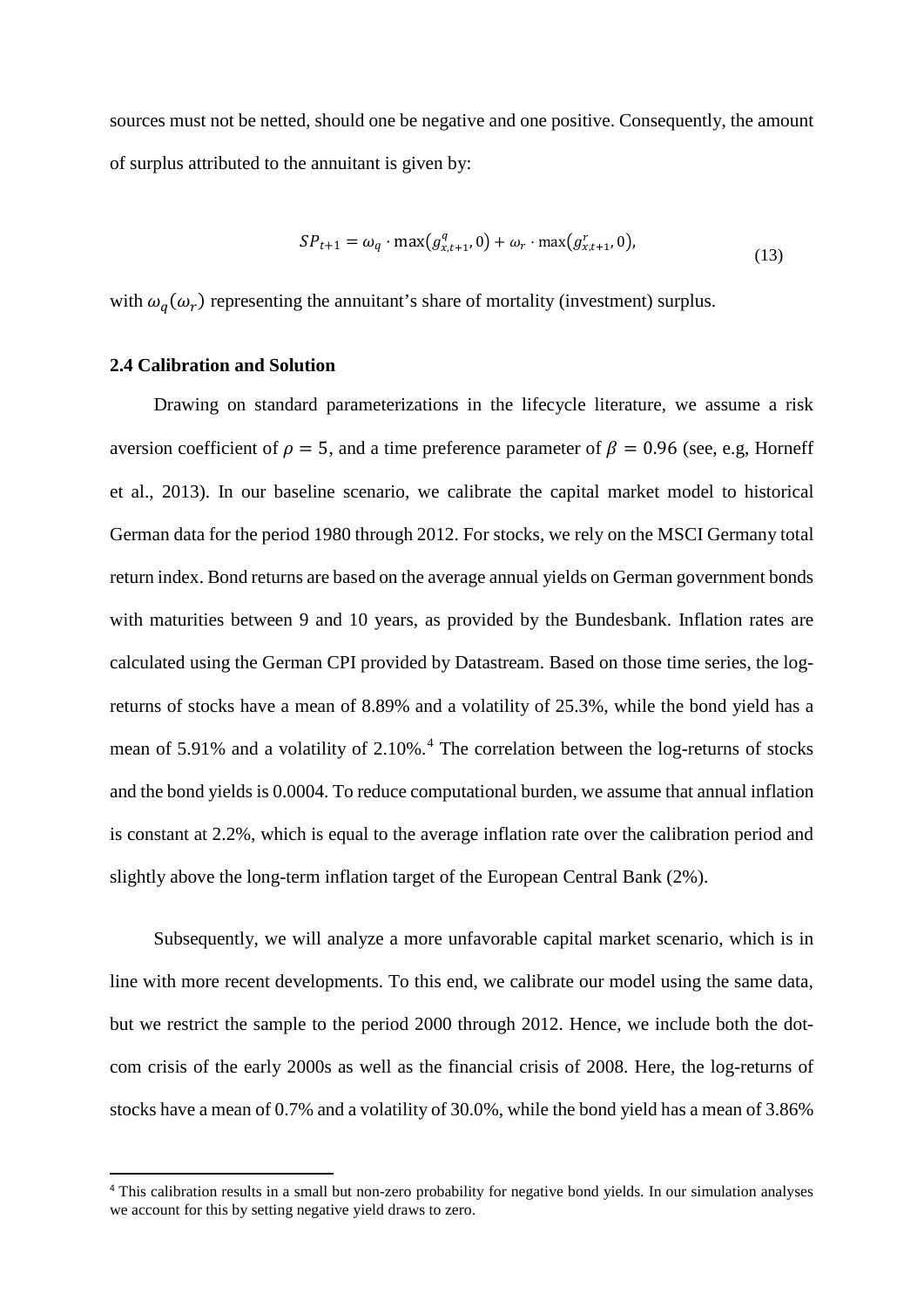and a volatility of 1.04%. The correlation between the log-returns of stocks and the bond yields is -0.47. Annual inflation is set to  $1.6\%$ .<sup>[5](#page-11-0)</sup>

For calibrating the CBD mortality model, we rely on data provided by the Human Mortality Database (www.mortality.org). Specifically, we use mortality data for German males age 65 – 109 over the period 1956 through 2011, the last date currently available. Based on OLS estimation, we set the drift of  $A_1$  ( $A_2$ ) to – 0.0374 (0.0003), the volatility of  $A_1$  ( $A_2$ ) to 0.0878 (0.0012), and the correlation between  $A_1$  and  $A_2$  to  $-0.9443$ . We set the initial values for  $A_1$  ( $A_2$ ) at  $t = 0$  to  $-11.2006$  (0.1060), projecting the values from the 2011 HMD dataset 2 years into the future. Furthermore, we assume that mortality and capital market shocks are uncorrelated.

First-order mortality assumptions for pricing the PLAs draw on annuitant mortality data provided by the German Association of Actuaries (DAV). Specifically, we use the "DAV 2004 R" table for males, incorporating their first-order trend to generate the cohort table for those age 65 in 2013. The guaranteed interest rate used in PLA pricing is set to 60% of the average yield on 10-year government bonds, which is the maximum return guarantee allowed under German insurance regulation (see, among others, Berdin/Gründl, 2014). Consequently, given our capital market parameterization, the  $GIR$  is set to 3.5% for the baseline calibration, and to 2.3% in the adverse capital market environment scenario. Due to the ongoing low-interest environment, actual GIRs for German PLAs currently stand at 1.75% and are scheduled to decrease to 1.25% starting January 2015. To account for this continuing reduction in guarantee levels, we will also study a scenario with zero  $\overline{GIR}$ . In line with industry averages, the shares

 $\overline{a}$ 

<span id="page-11-0"></span><sup>5</sup> More recently, yields on German government bonds have declined even further, resulting in substantial difficulties for insurers that previously sold policies with generous, irrevocable, lifelong return guarantees. These insurers currently struggle to find adequate new investment opportunities that generate returns sufficient to cover those guarantees with limited exposure to capital market risks. Despite these developments, we refrain from narrowing down our calibration period to the most recent years, as the unprecedented decline in yields was accompanied by substantial stock price increases. It is most likely that these capital market developments cannot be sustained over a time period that corresponds with our long-term projection horizon.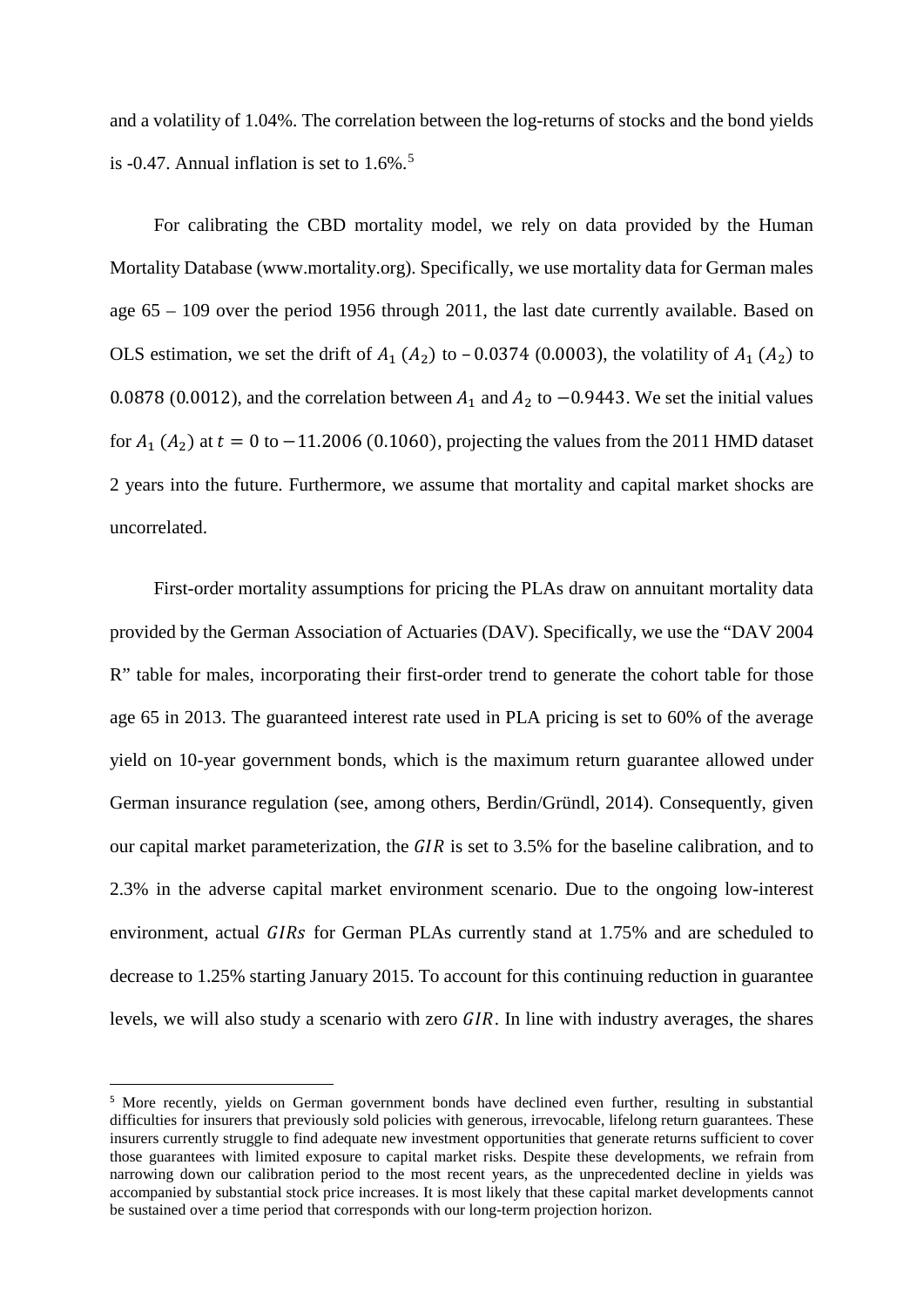of mortality and investment surplus attributed to the annuitant are set to  $\omega_q = \omega_r = 92\%$ , the fraction of insurer reserves invested in equities is set to 10%, and the expense loading factor is set to  $\delta = 6.6\%$  (see Maurer et al., 2013a).

To derive the optimal policies for consumption, investment, and annuitization, we follow the standard approach and first normalize our optimization problem by the (exogenous) retirement income, in order to reduce the computational burden. Then, we employ backward induction through the five-dimensional state space  $\{W, L, A_1, A_2, t\}$ , relying on Gaussian quadrature integration when calculating the expected future indirect utility. Subsequently, we evaluate the resulting optimal controls by simulating 100,000 independent lifecycles for a male age 65 in 2013, whose accumulated retirement nest-egg in the form of liquid wealth amounts to four times his retirement income, the average wealth to income ratio for individuals age 60 to 70 in the 2010 wave of the German SAVE panel survey.

#### **3 Results**

#### **3.1 Base Case**

We begin our study with an analysis of the retiree's optimal consumption, investment, and annuitization patterns under systematic longevity risk and our baseline capital market calibration. Figure 1 presents the expected development of total income (i.e. Social Security and guaranteed PLA income), periodic annuity purchases, annuitized wealth, liquid wealth, and inflation-adjusted consumption as well as the development of the allocation of total wealth to our three asset classes stocks, bonds, and (participating life) annuities over time. We illustrate these parameters for two different surplus distribution schemes. On the left, Panel A shows the results under the assumption that PLA surpluses are paid as life annuities, i.e. surpluses increase the amount of guaranteed lifelong income. On the right, Panel B shows the results under the alternative assumption that PLA surpluses are paid out immediately as lump sums.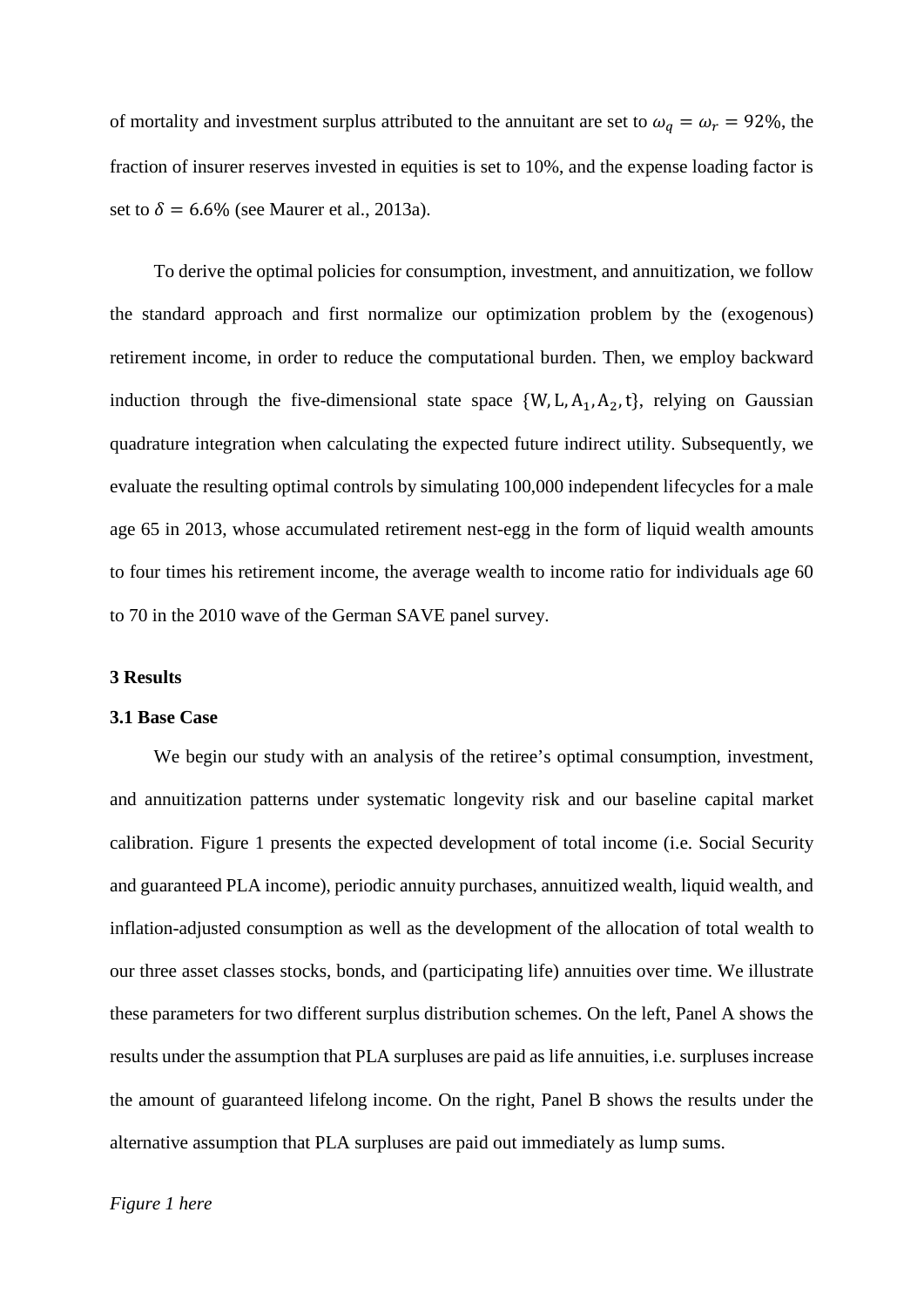We first turn to Panel A of Figure 1. At age 65, the beginning of the retirement phase, the individual shifts a substantial fraction of his financial means into the annuity product. PLA purchases amount to 1.94 times the pension income, roughly 39% of initial cash on hand. The retiree decides to consume about 1.07 times the pension income and the remaining funds of 1.99 times the pension income are held in liquid asset, primarily stocks. The resulting asset allocation is 50% stocks, 2% bonds, and 48% PLAs, where the value of PLA holdings is calculated as the amount of guaranteed lifelong annuity income times the age-specific annuity factor.

In subsequent periods, the retiree continues to steadily annuitize. Yet the level of additional PLA purchases drops measurably, ranging between 0.3 and 0.4 times the pension income until the mid 90s and then gradually decreasing toward the end of the lifecycle. Small purchases of additional PLAs suffice, because all surpluses earned on PLA holdings are also annuitized, resulting in both increasing annuity wealth as well as annuity income. Annuity wealth peaks in the early 90s at around 8.3 times the pension income and then drops to zero as the individual reaches the end of the lifecycle.

With total income increasing measurably due to continued annuitization, the retiree is not only able to maintain his consumption level but can even increase it in real terms. Over the whole retirement period, inflation-adjusted consumption almost triples from the initial 1.07 to 3.13 at age 100.

Despite the increase in consumption, liquid wealth holdings remain almost constant during the first decade in retirement, and only from age 75 we see a measurable drawdown that continues until the end of the lifecycle. While the overall share of liquid wealth decreases with increasing annuity wealth, the bond share remains fairly constant at around 2% until age 75, which leads to marginal de-risking of liquid wealth. Subsequently, however, bonds are gradually crowded out of the portfolio until the late 80s.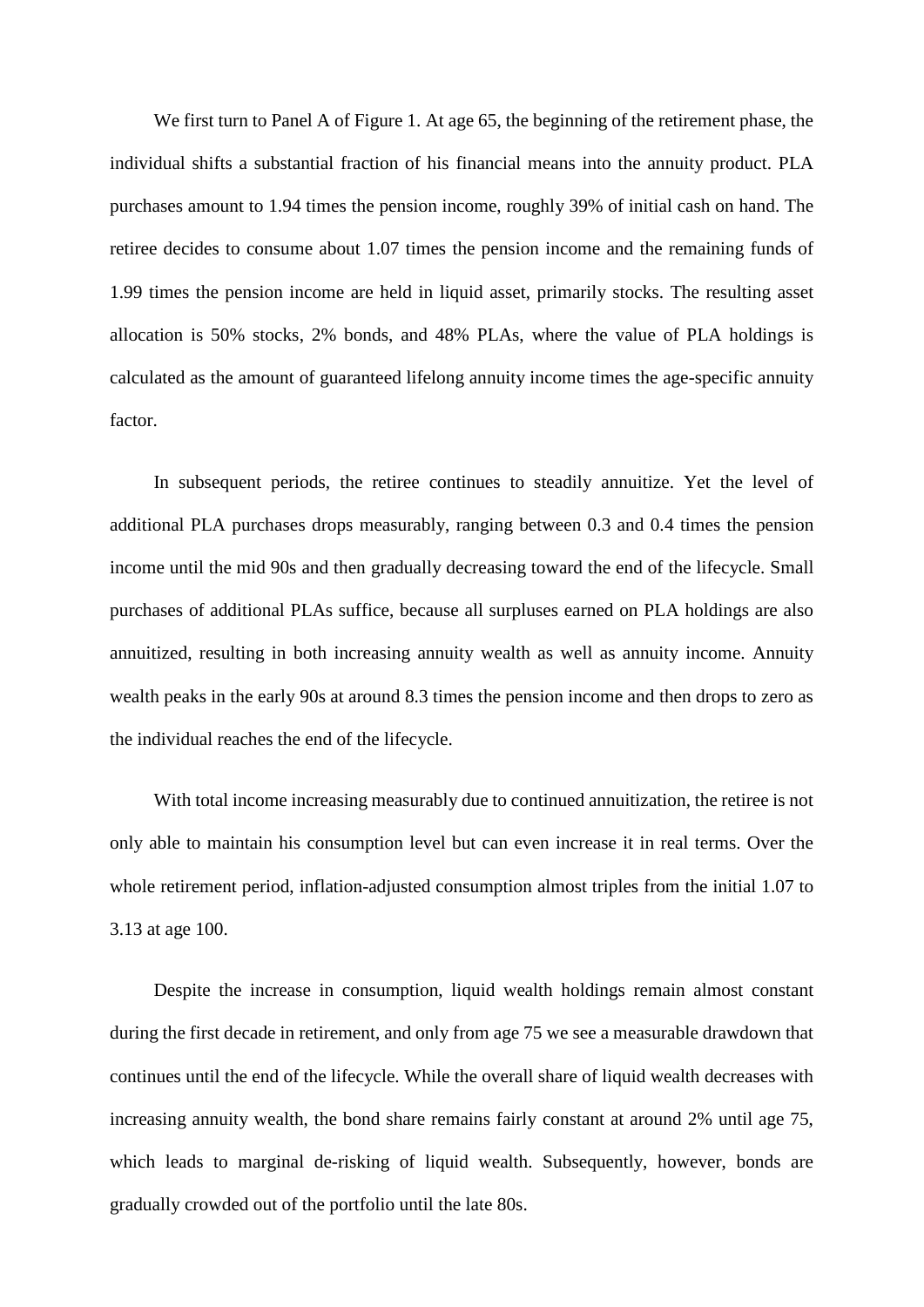Next, we turn to Panel B of Figure 1 that presents optimal household behavior when PLA surpluses are paid out as lump sums. As in the previous setup, the retiree spends a substantial amount of his financial means on PLA purchases at age 65. With 1.87 times his pension income, this number initially falls slightly short of that in the case of surplus annuitization. Subsequently, however, annual PLA purchases constantly amount to around 0.5 times the pension income, 60% above those in the previous case. Higher PLA purchases come as no surprise, as annuity income no-longer increases automatically when PLAs generate surpluses. Moreover, while surplus annuitization is free of administrative charges, the retiree here has to pay expense loadings for every increase in annuity income. Nonetheless, the allocation of funds to PLA purchases is high enough to overcompensate both the lack of surplus annuitization and the higher administrative charges. Consequently, annuitized wealth as well as total income are higher than in the case of surplus annuitization until the early 80s. Subsequently, however, neither annuitized wealth nor income can keep up with their counterparts in the first setup. Annuity wealth peaks at 7.13 times the pension income around age 90. The same holds for income, which is down by about 25% at the end of the lifecycle.

The higher PLA purchases early in retirement are in no small part financed by withdrawals from liquid wealth. By age 75, already around 50% of initial liquid wealth has been spent, and around age 90, liquid wealth has been depleted. This also has implications for the asset allocation. While initially 48% of the retiree's wealth is invested in stocks, 6% in bonds, and 46% in PLAs, bonds are quickly crowded out by PLAs. At age 70, the individual already holds 76% of his wealth in PLAs and 24% in stocks. PLAs exhibit bond-like characteristics, and since –in this case– some of their returns are distributed in the form of liquid lump sums, there is no need for holding liquid bonds.

Over the first couple of periods, average consumption exceeds that in the surplus annuitization scenario by about 2%. Subsequently, higher PLA prices take their toll on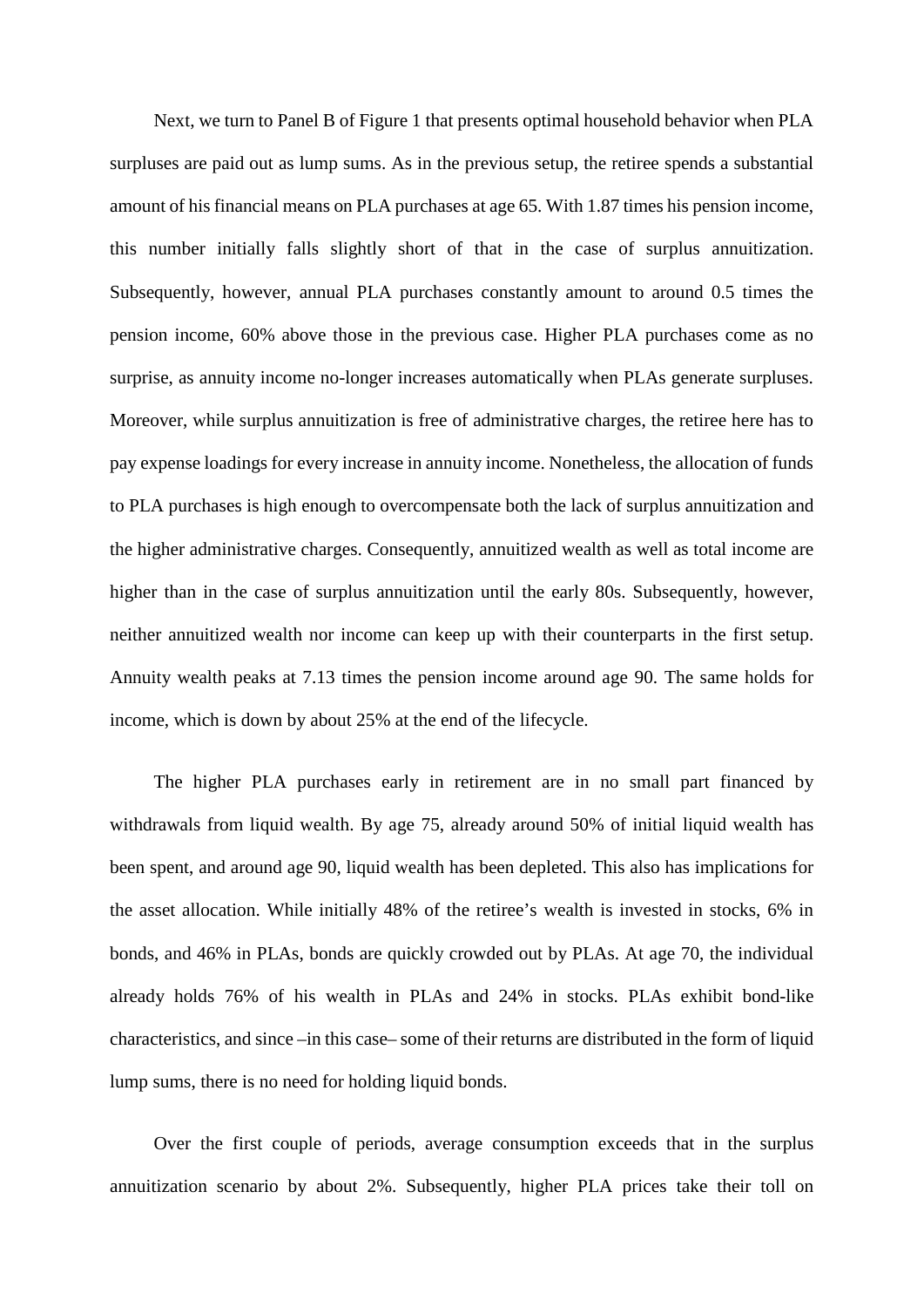consumption opportunities, which increasingly fall short of those in the previous case. By age 90, the gap in average annual inflation-adjusted consumption has risen to 3.5% and continues to increase to about 22% until the end of the lifecycle.

#### **3.2 Impact of Systematic Mortality Risk**

In the context of our model, mortality rates and their potential uncertainty influence the retiree's optimal portfolio choice and annuitization decisions via two competing channels. First, they have an immediate impact on the subjective discount rates in the individual's intertemporal utility function, as described in Equation 3. The higher (lower) the retiree's mortality rates, the lower (higher) the appeal of prospective future consumption and, hence, the lower (higher) the appetite for the lifelong income stream from PLAs. On the other hand, higher (lower) mortality rates have a positive (negative) impact on the level of cash flows provided by the PLAs through the mortality surplus mechanism discussed in Section 2.3. These cash flows, however, are conditional on being alive at the time of payment. The impact of mortality rate stochasticity on the trade-off between these two opposing effects and the resulting implications for PLA demand are not obvious. This section aims at shedding more light on this issue.

Figure 2 first provides a deeper insight into the implications of systematic mortality risk on the surplus mechanism within our PLA setup and given the German mortality data we calibrated the model to. The figure depicts the differences between actual mortality rates  $(\tilde{q}_t)$ and the first-order mortality assumptions  $(q_t^I)$  over time. As described in Equation 10, these differences are the central determining factor for the mortality surpluses generated within the PLA. Figure 2 presents these quantities for two alternative mortality dynamics. First, the solid black line shows the values under a trend-only mortality regime, which assumes that the evolution of mortality rates is deterministic. Specifically, we assume that mortality rates follow the process described in Section 2.2, but with the shocks  $Z_t$  in Equation 7 equal to zero. Second, the blue fan chart depicts the distribution of the differences in mortality rates from our baseline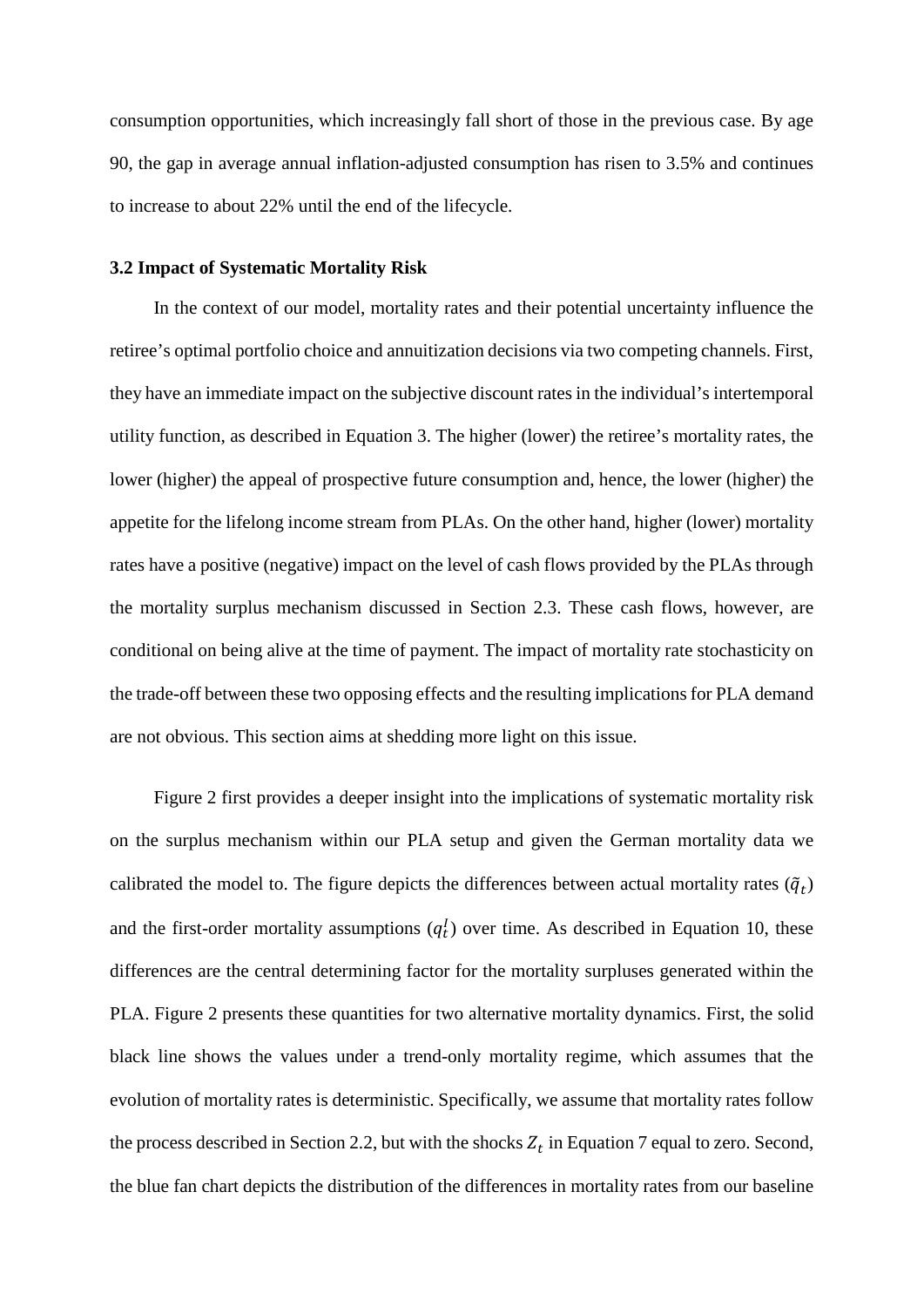model with stochastic mortality (5% to 95% quantile based on 100,000 simulation runs, with darker areas having higher probability mass). In case the difference is positive, actual mortality rates  $(\tilde{q}_t)$  exceed the rates assumed when pricing the PLA  $(q_t^l)$ .

#### *Figure 2 here*

 $\overline{a}$ 

With trending mortality, actual mortality  $(\tilde{q}_t)$  always exceed assumed mortality  $(q_t^l)$ , and the PLA continuously generates mortality surpluses. Small early in retirement (about 0.5% at age 65), the difference in mortality rates gradually increases to around 1.2% at age 80. Under the surplus annuitization scheme and given our mortality surplus participation rate  $(\omega_q)$  of 92%, this difference translates into an increase in lifelong annuity income of about 1.1% in that particular year. Subsequently, the gap in mortality rates decreases until they are almost equal at age 90, before it steeply increases to about 5% at the end of the lifecycle.

Under stochastic mortality, the general pattern of the differences in mortalities is of course preserved, as mortality rates randomly fluctuate around said trend with volatilities increasing with time horizon. Throughout the first decade and a half in retirement, dispersion of mortality rate differences is moderate. Hence, by age 80, surplus-generating mortality rate differences still exceed 0.5% for 95% of all mortality developments. Subsequently, however, the range of possible outcomes widens sharply. Around age 84, the fan chart intersects with the zero line, indicating that 5% of simulated mortality developments result in negative mortality rate differences and in PLAs producing mortality losses. By age 90, PLAs generate negative surpluses in almost 50% of the simulation runs, a number that drops to around 22% until the end of the lifecycle. Due to the guarantees embedded in PLAs, these mortality losses are borne by the insurer (see Equation 13).<sup>[6](#page-16-0)</sup> Hence, should mortality rates decrease substantially, the

<span id="page-16-0"></span><sup>&</sup>lt;sup>6</sup> From the perspective of the insurer, the probability of negative mortality surpluses at advanced ages of the annuitant is substantial. By that age, however, the remaining actuarial reserve is already comparably small. As the absolute pecuniary loss suffered by the insurer depends on both the mortality rate difference as well as the actuarial reserve, the insurer may well be able to sustain them.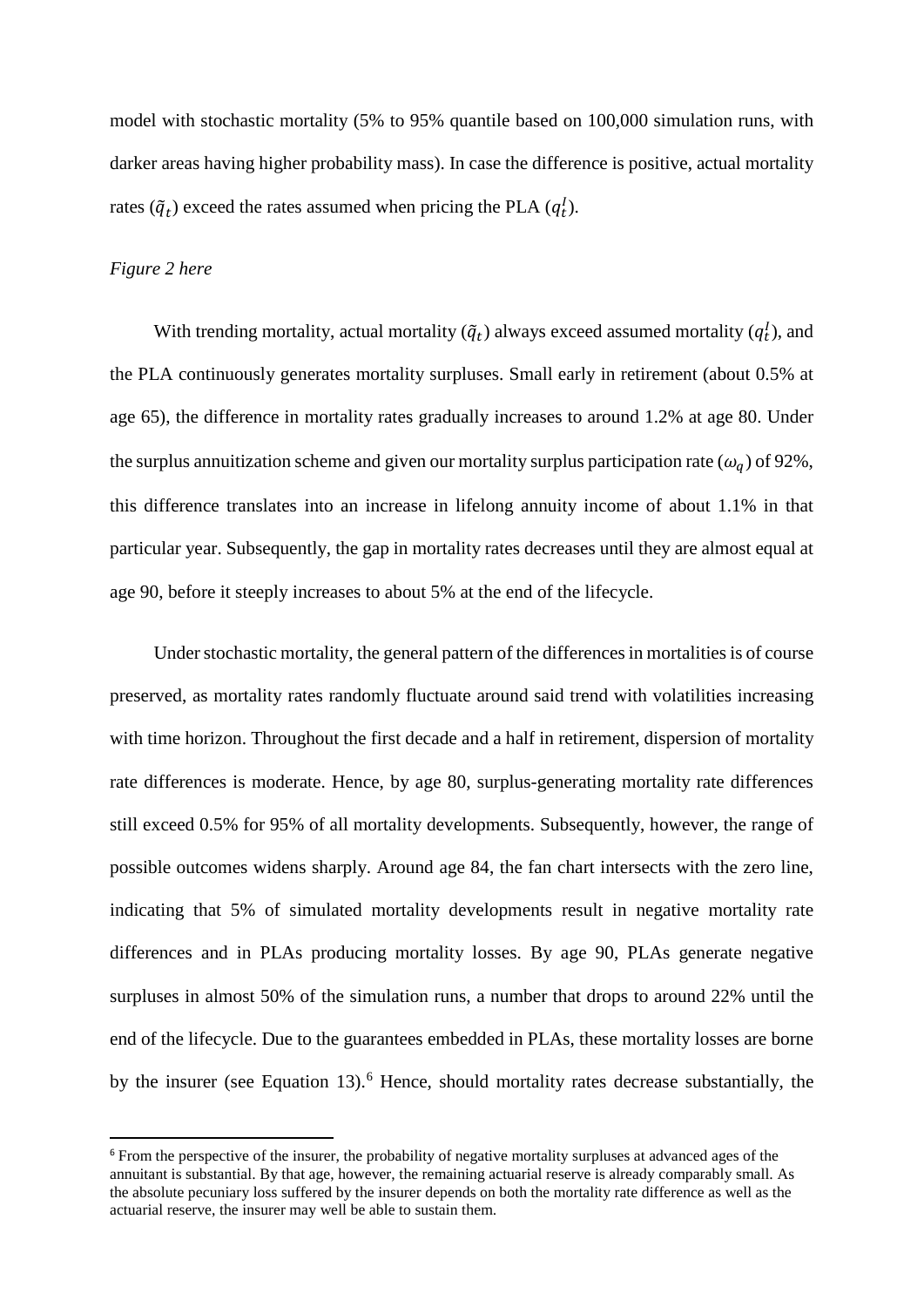retiree can enjoy the longer lifetime while still receiving at least the guaranteed minimum annuity income. On the other end of the distribution, 50% of simulation runs produce mortality rate differences exceeding 4% toward the end of the lifecycle, and in the 5% cases with highest mortality rates, differences even top 13%. Hence, in case of survival, substantial mortality credits can be expected.

Next, we turn to Figure 3, which shows the impact of stochastic mortality rates on the distribution of PLA purchases over time. Again, Panel A on the left depicts the results for the surplus annuitization scheme, while Panel B on the right presents the surplus lump sum case. At the top of each panel, we present the distribution of annuity purchases under stochastic mortality, while the results under trending mortality regime are shown at the bottom. As in Figure 2, the fan charts depicted here describe the 5%:95% range of the purchase distribution, with darker areas representing higher probability mass.

Under the surplus annuitization scheme, early in retirement, the stochastic mortality scenario produces a PLA purchase distribution that is comparable to that in the trending mortality scenario. In both cases, the differences in PLA purchases between the 5% and the 95% quantile amount to between 0.4 and 0.5 times the pension income over the first 15 years in retirement. The distribution under trending mortality, however, is shifted upward by an average 0.04 times the pension income, indicating that PLAs are marginally more sought after than under stochastic mortality. Yet in that phase of the lifecycle, stochasticity in mortality rates has negligible impact on demand, which corresponds to our insights from Figure 2 earlier in this section. Consequently, early in retirement, differences in PLA purchases across simulated lifecycles must primarily be driven by other stochastic factors, namely capital market developments.

#### *Figure 3 here*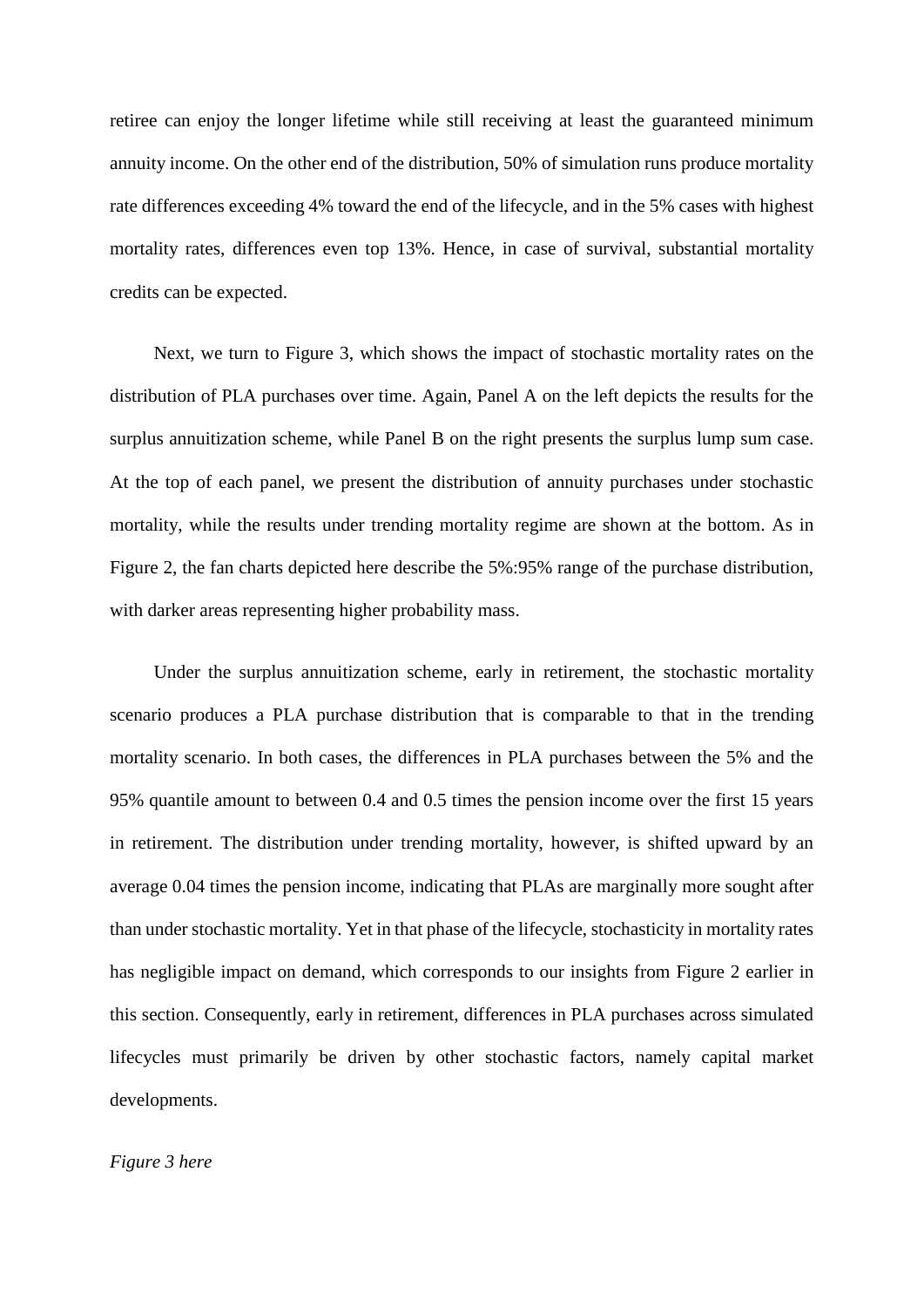At advanced ages, this picture changes dramatically. Under trending mortality, from age 90, the purchase distribution collapses to an almost deterministic pattern, with differences in PLA purchases between the 5% and the 95% quantile amounting to a mere 0.07 times the pension income, on average. By contrast, stochastic mortality rates trigger differentiated annuitization patterns. While the range of PLA purchases is smaller than early in retirement, the difference between the 5% and the 95% quantile still averages 0.36 times the pension income.

The surplus lump sum scenario in Panel B of Figure 3 exhibits a comparable pattern. Yet, the range of PLA purchases is wider than under surplus annuitization, both earlier as well as later in the lifecycle. Without automatic annuitization of surpluses, deliberate PLA purchases more strongly depend on the development of PLA surpluses and, hence, on the stochastic development of the mortality rates.

#### **3.3 Impact of Adverse Capital Market Environments**

Having discussed how mortality developments influence the performance of PLAs and their attractiveness to retirees in the previous section, we now turn to the second driver of PLA benefits: the capital market. In particular, we will discuss how the retiree adjusts annuitization and asset allocation patterns over the lifecycle if capital markets generate less generous returns than in our baseline calibration. Against this background, we will study the appeal of PLAs under two alternative product specifications. In the first setup, the  $\overline{GIR}$  will again be set to 60% of the average bond yield, and the share of surplus attributed to the annuitant will again be set to the market average of 92%. In the second setup, we assume that the insurer reacts to the adverse developments in the capital markets by reducing the generosity of the PLA. Specifically, we assume that guarantees are cut by setting the  $GIR$  equal to zero. In addition to that, we assume that the insurer reduces surplus attributions to the annuitant to the minimum currently stipulated by the German regulator. The minimum share for asset surpluses  $(\omega_r)$  is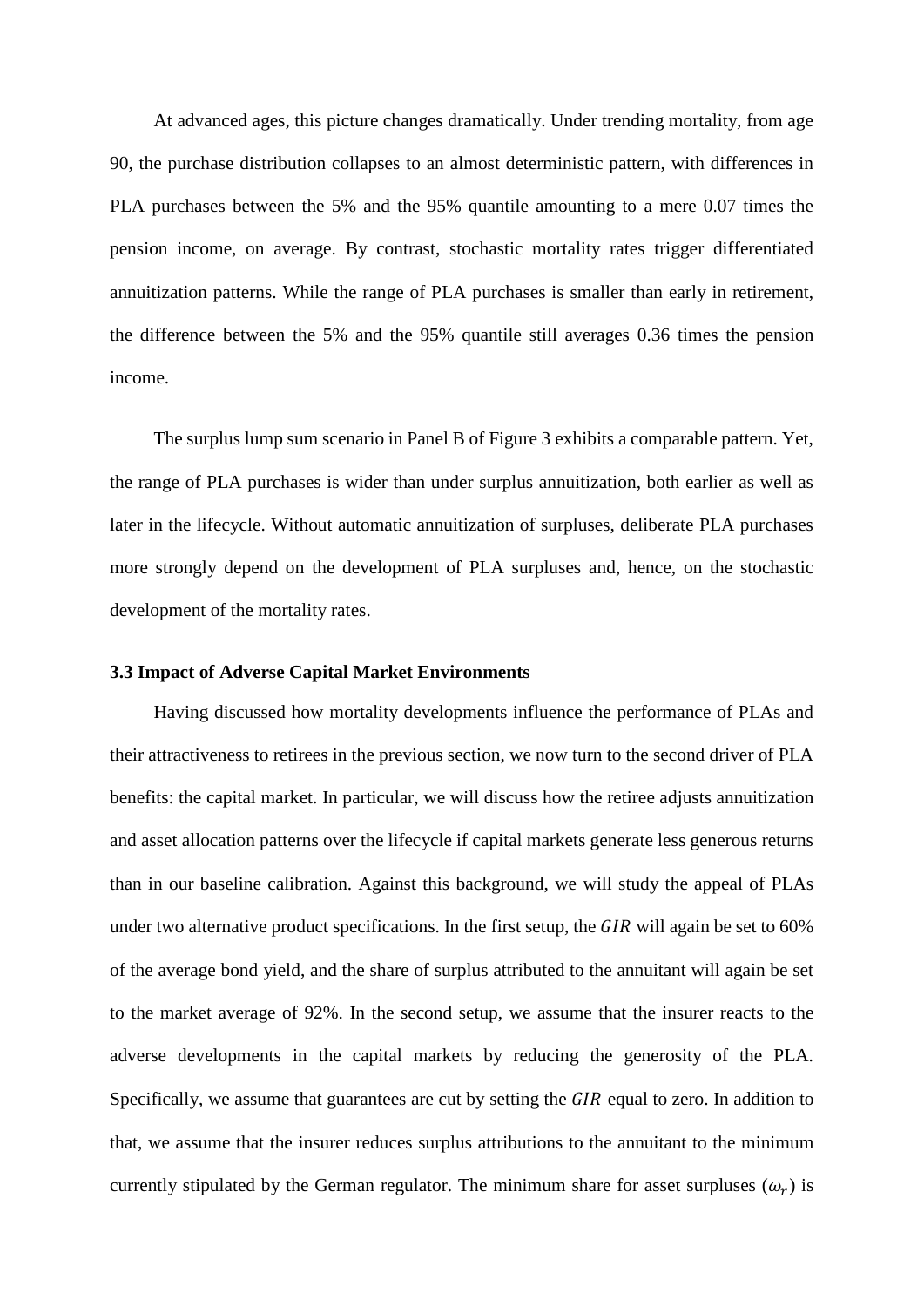90%, while that for mortality surpluses ( $\omega_q$ ) is 50%. Table 1 presents the resulting expected developments of total income, PLA purchases, annuity wealth, liquid wealth, and inflationadjusted consumption at selected ages for both the surplus annuitization scheme as well as the surplus lump sum scheme. Panel A summarizes our findings for the baseline capital market calibration, as discussed in Section 3.1. Panels B and C present the results under the alternative calibration for the two PLA specifications. The corresponding Table 2 presents the expected developments of the asset allocation.

#### *Table 1 here*

As one would expect, the adverse capital market environment leaves the retiree worse off than under the baseline regime. Comparing Panels A and B in Table 1, both income and total wealth (annuitized plus liquid) in the crisis setup fall short of their counterparts under the more favorable calibration. This also holds for inflation-adjusted consumption, despite the fact that annual inflation is 0.6% below baseline inflation, i.e. more than one quarter. The reduced prospects of earning excess returns in the stock market reduce the opportunity costs of annuitization, and the retiree draws down liquid assets more quickly. By contrast, PLA purchases under the surplus annuitization scheme initially increase by 26% and subsequently remain at the baseline level, despite the reduced means available. Still, PLA income and wealth cannot keep up with the baseline values as lower capital market returns imply less asset surpluses. Results are comparable under the surplus lump sum setup, where initial PLA purchases increase by even 60%. Subsequently, however, investments in additional annuities fall short of those in the base case by about 15%, on average.

The change in return prospects and annuitization patterns has substantial impact on the retiree's asset allocation, particularly early in retirement. As shown in Table 2, initial equity allocations drop from around 50% to less than 5% under both the surplus annuitization as well as the surplus lump sum regime, and a few years into retirement, stock holdings are negligible.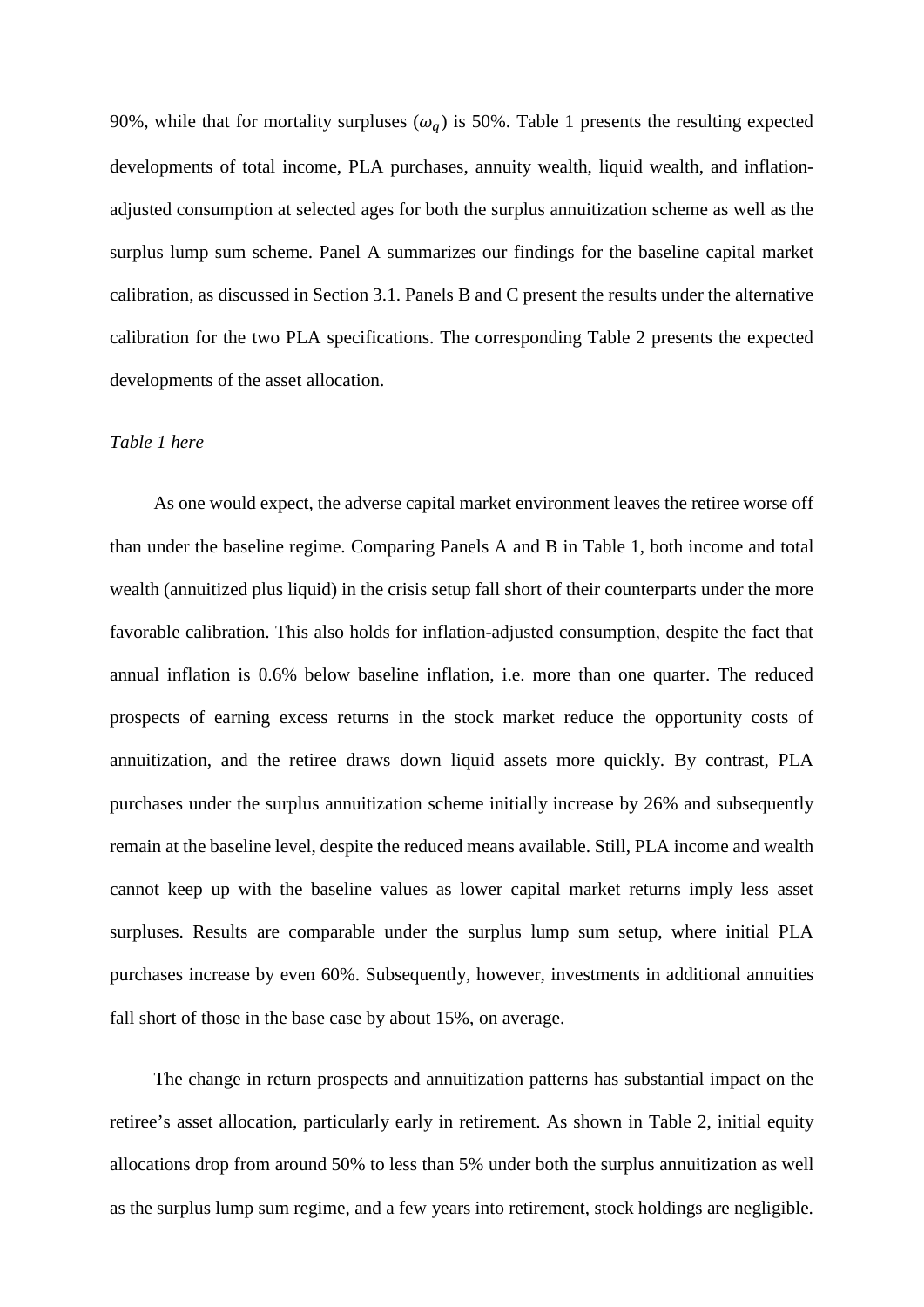By contrast, the initial allocation to PLAs increases from 48% to 61% under surplus annuitization, and from 46% to over 75% under the surplus lump sum scheme. Subsequently, PLA allocations remain high and in excess of the baseline levels. As stocks become less desirable, the appeal of bonds increases. This particularly holds under surplus annuitization, as in this case bonds are the only alternative to stocks that also provides some liquidity and flexibility. While marginal in the base case, bond allocations now average about 36%, initially, and remain at a measurable level well into retirement. Results under surplus distribution via lump sums are comparable, yet less pronounced, as the annual lump sums reduce the need for flexibility from liquid assets.

#### *Table 2 here*

Now, we turn to the case where the insurer reduces both the  $GIR$  as well as the surplus attribution in reaction to the adverse capital market environment (Panel C in Tables 1 and 2). Cutting *GIR* to zero drives up PLA prices due to the lack of discounting (as per Equation 9). Consequently, a given premium payment buys less guaranteed income. At the same time, this cut increases the likelihood of generating positive asset surpluses as well as their level (as per Equation 11). Depending on the surplus distribution mechanism, these two effects have different impact on the retiree.

Under the surplus lump sum scheme, the increase in asset surplus potential has an immediate positive impact on the annuitant, while he is free to choose whether to purchase additional (more expensive) PLAs. Hence, PLAs are still attractive for the retiree. He increases initial PLA purchases from 2.99 times the pension income in Panel B to 3.33, here. Consequently, he receives an initial guaranteed income of about 85% of that in the non-zero GIR case, despite the increase in PLA prices. Yet subsequent expenditure on new annuities is essentially equal to that in Panel B, which results in an increasing income gap due to the PLA price difference. In terms of overall asset allocation, the initial increase in PLA purchases drives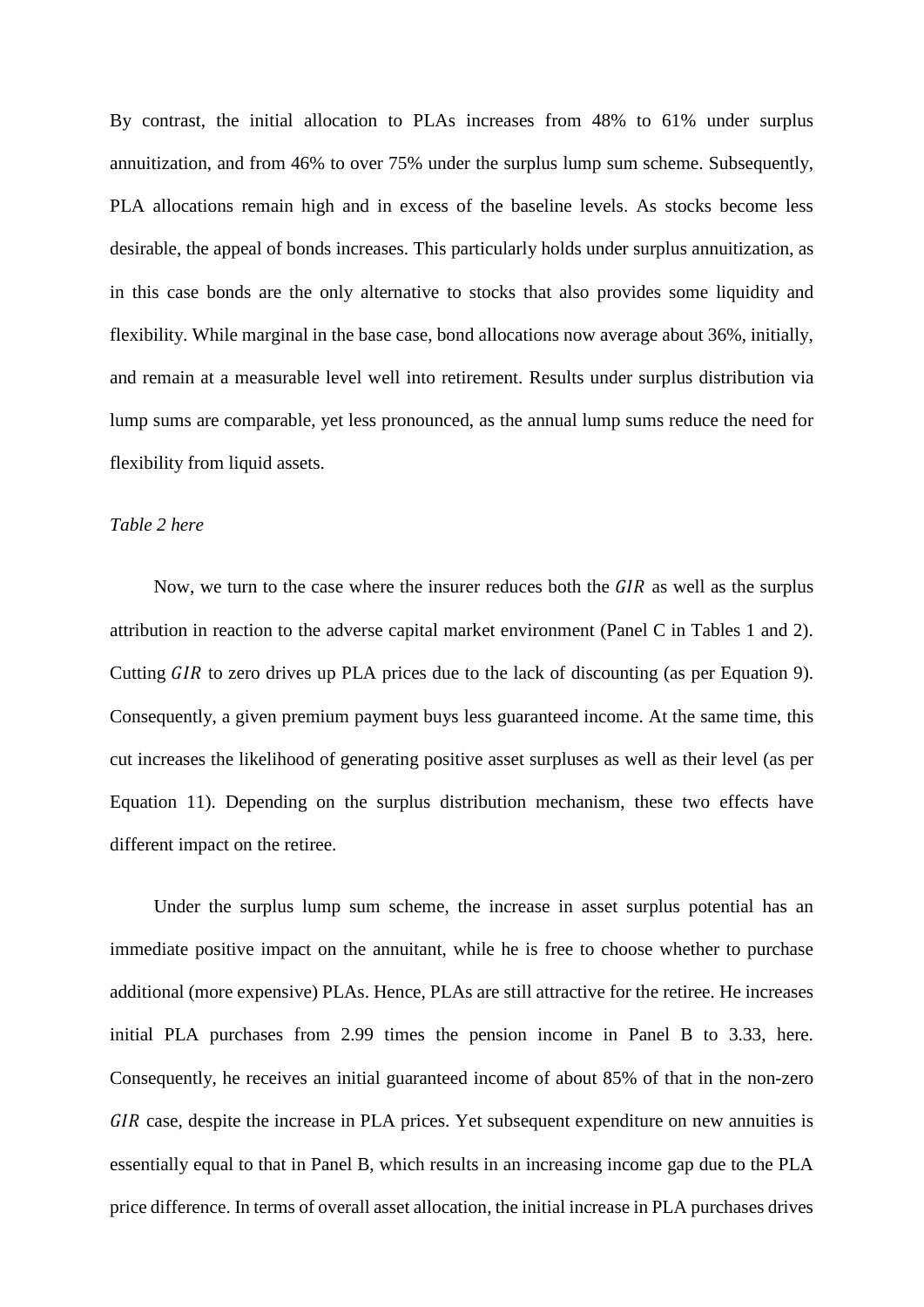up the portfolio share of annuities by almost nine percentage points to around 84% at retirement. This increase primarily comes out of bonds, due to the bond-like nature of PLAs, whereas the equity share is almost unchanged. Later in retirement, the impact of the initial purchase diminishes, and the allocation is comparable to that in Panel B.

Under the surplus annuitization scheme, the initial attractiveness of PLAs is reduced, due to higher annuity premiums and the lack of compensatory immediate access to the potentially higher asset surplus. Initial PLA purchases drop from 2.44 times the pension income in Panel B to only 0.96. Given this reduction in expenditure and the increase in PLA prices, the initial guaranteed income is only about  $30\%$  that in the non-zero  $GIR$  case. Accordingly, the asset allocation is substantially shifted away from annuities. While in Panel B the initial PLA share was more than 60%, it now averages around only 23%. Two-thirds of the retiree's assets are initially invested in bonds, compared to about one-third in Panel B, with the remaining 10% being held in stocks. As in the surplus lump sum scenario, PLA purchases and allocations converge to the respective values in Panel B later in retirement when the annuity becomes more attractive due to the survival credit. However, neither the annuity income nor inflation-adjusted consumption can catch up with their counterparts in Panel B, leaving the individual worse off than before.

Some of the reduced attractiveness of PLAs in the last scenario of course has to be attributed to the reduced generosity of surplus attribution to the annuitant. Most of thisreduction affected the mortality surplus, which was cut by almost 50%, whereas the reduction in asset surplus attribution was negligible. From our analysis in Section 3.2, however, we know that for most of the lifecycle mortality surpluses are comparably small, on average. They only gain substantial impact very late in life and in the tails of the mortality distribution. Hence, reductions related to the decrease in GIR dominate the effects of the changes with respect to the mortality surplus.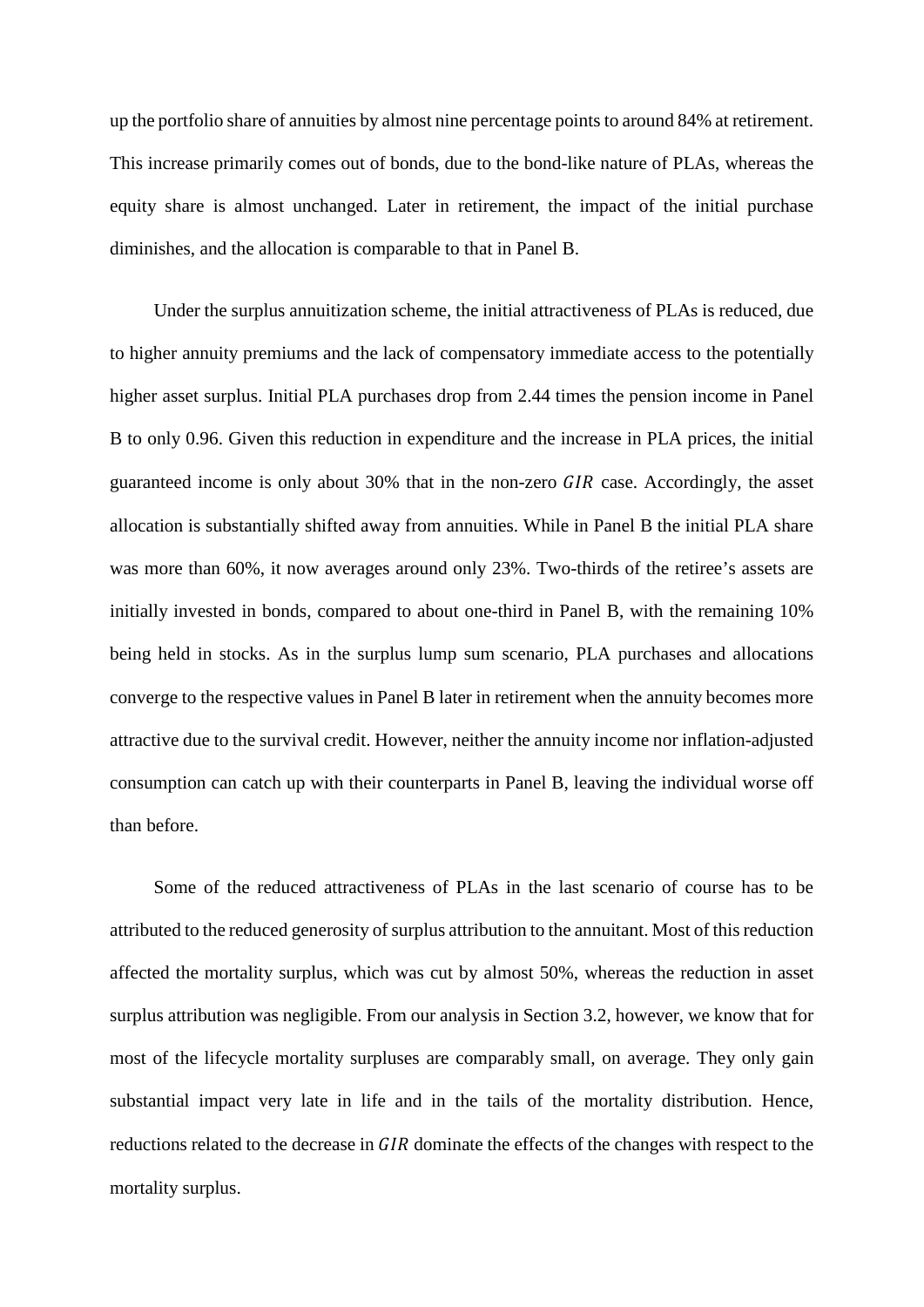#### **3.4 Welfare Implications**

Finally, we seek to appraise the utility that the retiree can draw from having access to PLAs. To this end, we perform a welfare analysis, employing the approach described in Horneff et al. (2009) and Horneff et al. (2013). We equate the retiree's expected total utilities from a setup with and without access to PLAs by adjusting his initial wealth. In doing so, we can assign a monetary value to the difference in utilities. The results are shown in Table 3, which presents the fractions of initial wealth the retiree would be willing to forego in exchange for getting access to the PLA.

#### *Table 3 here*

When PLA surpluses are annuitized, the retiree in our baseline scenario with stochastic mortality values PLA access at about 20.5% of his initial endowment. In the more predictable scenario with deterministically trending mortality, this number increases by about 3%. Hence, utility losses from exposure to systematic mortality risk and the resulting PLA benefit volatility are only moderate. Given the guarantees embedded and the lack of desirable investment alternatives, PLAs also prove to be valuable in times of capital market turmoil. Given our parameterization, the retiree would be willing to trade one-quarter of his wealth for the opportunity to annuitize. This, of course, only holds as long as the provider does not have to reduce the generosity of the product. But even if the guaranteed interest rate was cut to zero and surplus attributions were reduced to the regulatory minimum, PLAs provide ample utility gains in the amount of almost 18% of initial wealth.

In line with findings reported in Maurer et al. (2013a), PLAs provide even higher utility gains under the surplus lump sum regime: 27.4% in our base case and almost one-third in the adverse capital market environment. This result may appear surprising at first, given that periodically changing surpluses induce PLA payout volatility. Due to the lump sum payments, however, the annuitant receives benefits earlier. Not only does surplus annuitization delay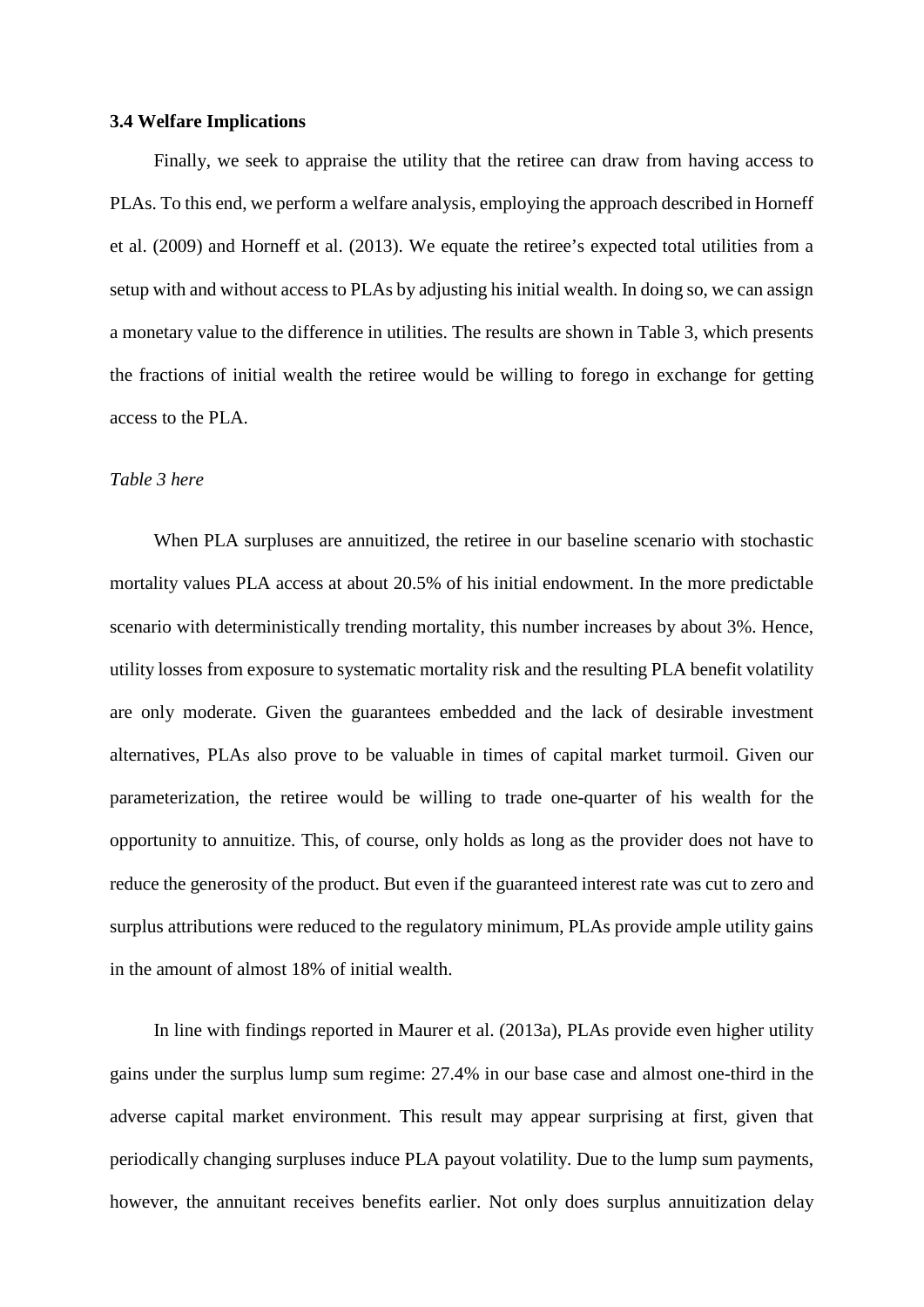payouts, it also results in strongly increasing benefit levels and dispersions late in life, making it difficult to smooth consumption over the lifecycle. Intriguingly, under the surplus lump sum scheme, the PLA even generates high levels of utility (27.6%) when the interest guarantee is reduced. This is related to the increased potential for surplus generation, as already discussed in the previous section.

#### **4 Conclusion**

We study optimal consumption, asset allocation, and annuitization patterns for a retired individual that has access to participating payout life annuities (PLAs), while facing capital market risks as well as idiosyncratic and systematic longevity risks. PLAs provide guaranteed lifelong minimum annuity benefits and the opportunity to participate in surpluses from the insurer's capital market and mortality experience.

We find that it is optimal to shift a substantial fraction of available financial resources, almost 50%, into the PLA already right at retirement. This is driven by the possibility to participate in positive investment returns while being protected to some extent against adverse capital market developments by the minimum benefits guaranteed in the PLA. Subsequently, gradual annuitization continues until the end of the lifecycle. PLAs are highly valuable for the retiree, who is willing to give up more than 20% of initial wealth to get access to the annuity product.

We also find that stochasticity in mortality rates only has a minor impact on the appeal of PLAs to the retiree. Given the fact that period-to-period changes of mortality rate are minuscule, systematic longevity risk only has a long-term impact on PLA purchases. Consequently, in the absence of stochastic mortality, the retiree's willingness to pay for access to PLA markets only increases by 3% of initial wealth.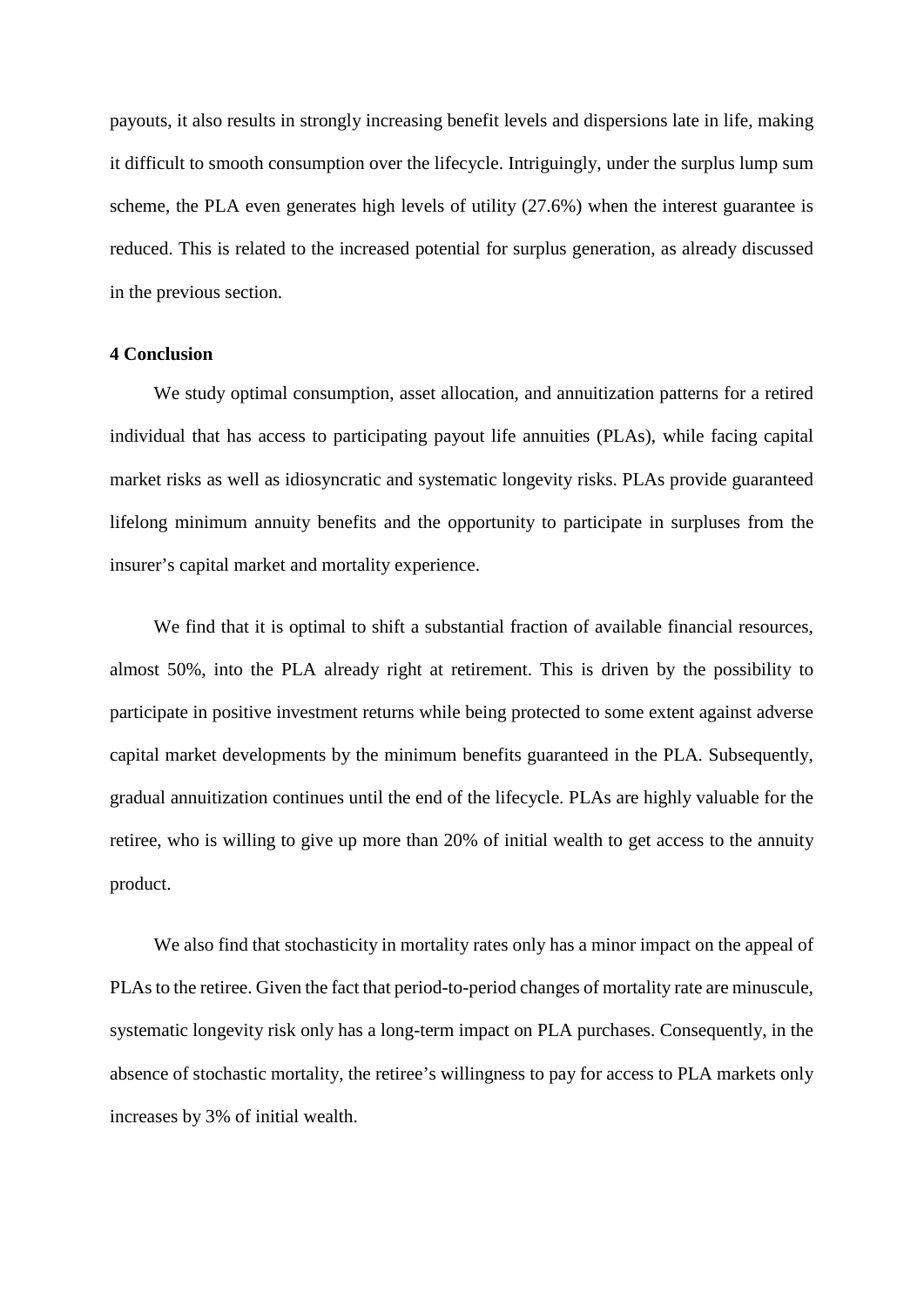It is intuitively clear that the annuity product is more valuable in adverse capital market environments, due to the guarantees embedded in the PLA contract. This, however, relies on the premise that the insurer will continue to be able to pay the guaranteed benefits  $-$  a questionable assumption given current developments in the capital markets. A possible approach to react to the current situation is to reduce guaranteed interest rates to zero. Our results indicate that such a policy would only have a minor negative impact on the attractiveness of the product, particularly in a situation of increased capital market risks.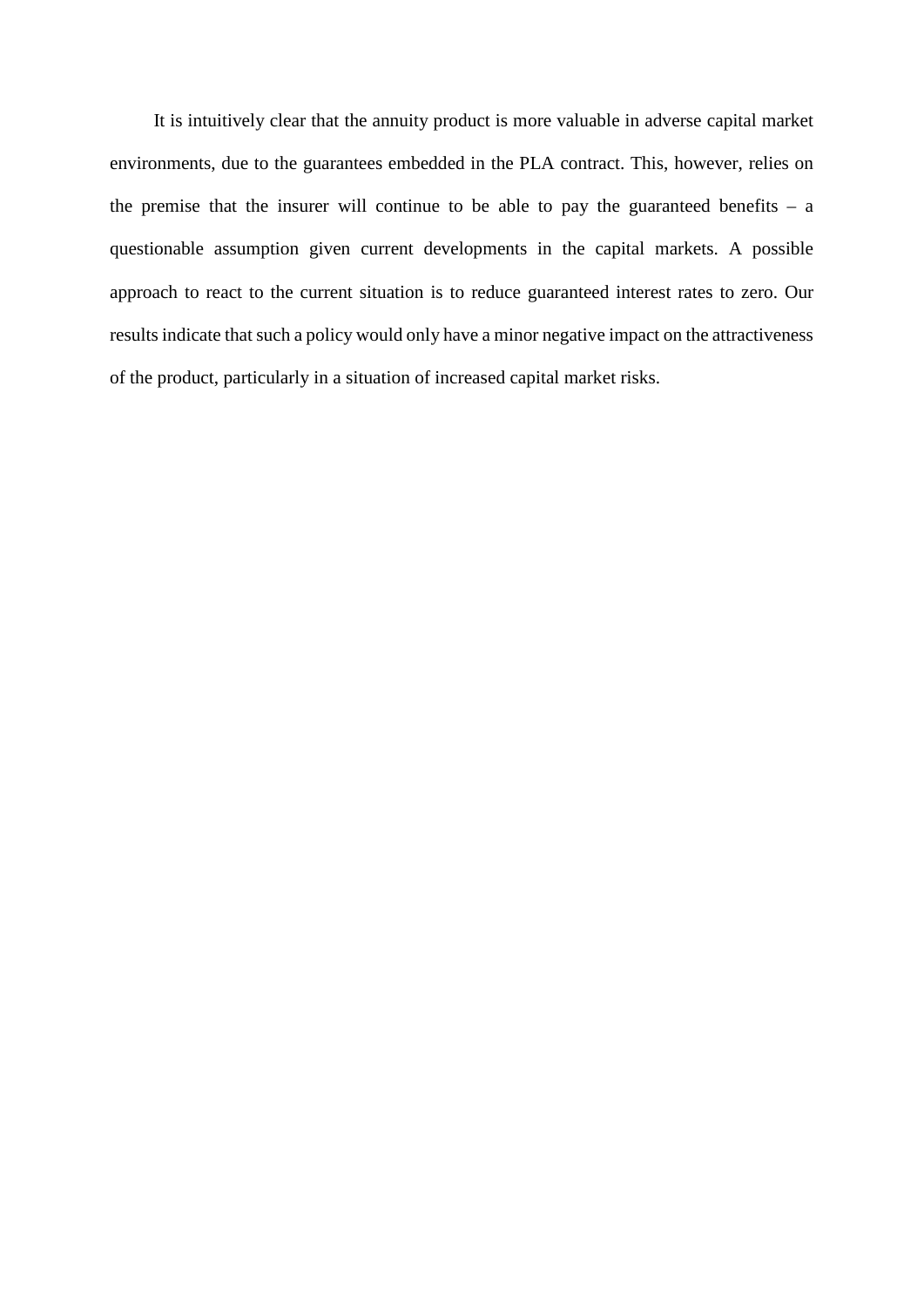#### **References**

Ballotta, L., 2005. A Lévy Process-based Framework for the Fair Valuation of Participating Life Insurance Contracts. Insurance: Mathematics and Economics 37, 173-196.

Barbarin, J., Devolder, P., 2005. Risk Measure and Fair Valuation of an Investment Guarantee in Life Insurance. Insurance: Mathematics and Economics 37, 297–323.

Bauer, D., Kiesel, R., Kling, A., Ruß, J., 2006. Risk-neutral valuation of participating life insurance contracts. Insurance: Mathematics and Economics 39, 171–183.

Berdin, E., Gründl, H., 2014. The Effects of a Low Interest Rate Environment on Life Insurers. ICIR Working Paper Series 15/2014, Available at SSRN: [http://ssrn.com/abstract=2439171.](http://ssrn.com/abstract=2439171)

Bohnert, A., Gatzert, N., 2012. Analyzing Surplus Appropriation Schemes in Participating Life Insurance from the Insurer's and the Policyholder's Perspective. Insurance: Mathematics and Economics 50, 64-78.

Briys, E., de Varenne, F., 1997. On the risk of life insurance liabilities: debunking some common pitfalls. Journal of Risk and Insurance 64, 673–694.

Cairns, A., Blake, D., Dowd, K., 2006. A Two-factor Model for Stochastic Mortality with Parameter Uncertainty: Theory and Calibration. Journal of Risk and Insurance 73, 687-718.

Eling, M., Holder, S., 2013. The Value of Interest Rate Guarantees in Participating Life Insurance Contracts: Status Quo and Alternative Product Design. Insurance: Mathematics and Economics 53, 491-503.

Gatzert, N., Holzmüller, I., Schmeiser, H., 2012. Creating Customer Value in Participating Life Insurance. Journal of Risk and Insurance 79, 645-670.

Gatzert, N., Huber, C., Schmeiser, H., 2009. On the Valuation of Investment Guarantees in Unit-Linked Life Insurance: A Customer Perspective. Geneva Papers on Risk and Insurance 36, 3-29.

Gatzert, N., Kling, A., 2007. Analysis of Participating Life Insurance Contracts: A Unification Approach. Journal of Risk and Insurance 74, 547–570.

Grosen, A., Jørgensen, P.L., 2000. Fair valuation of life insurance liabilities: the impact of interest rate guarantees, surrender options and bonus policies. Insurance: Mathematics and Economics 26, 37–57.

Grosen, A., Jørgensen, P.L., 2002. Life Insurance Liabilities at Market Value: An Analysis of Insolvency Risk, Bonus Policy, and Regulatory Intervention Rules in a Barrier Option Framework. Journal of Risk and Insurance 69, 63-91.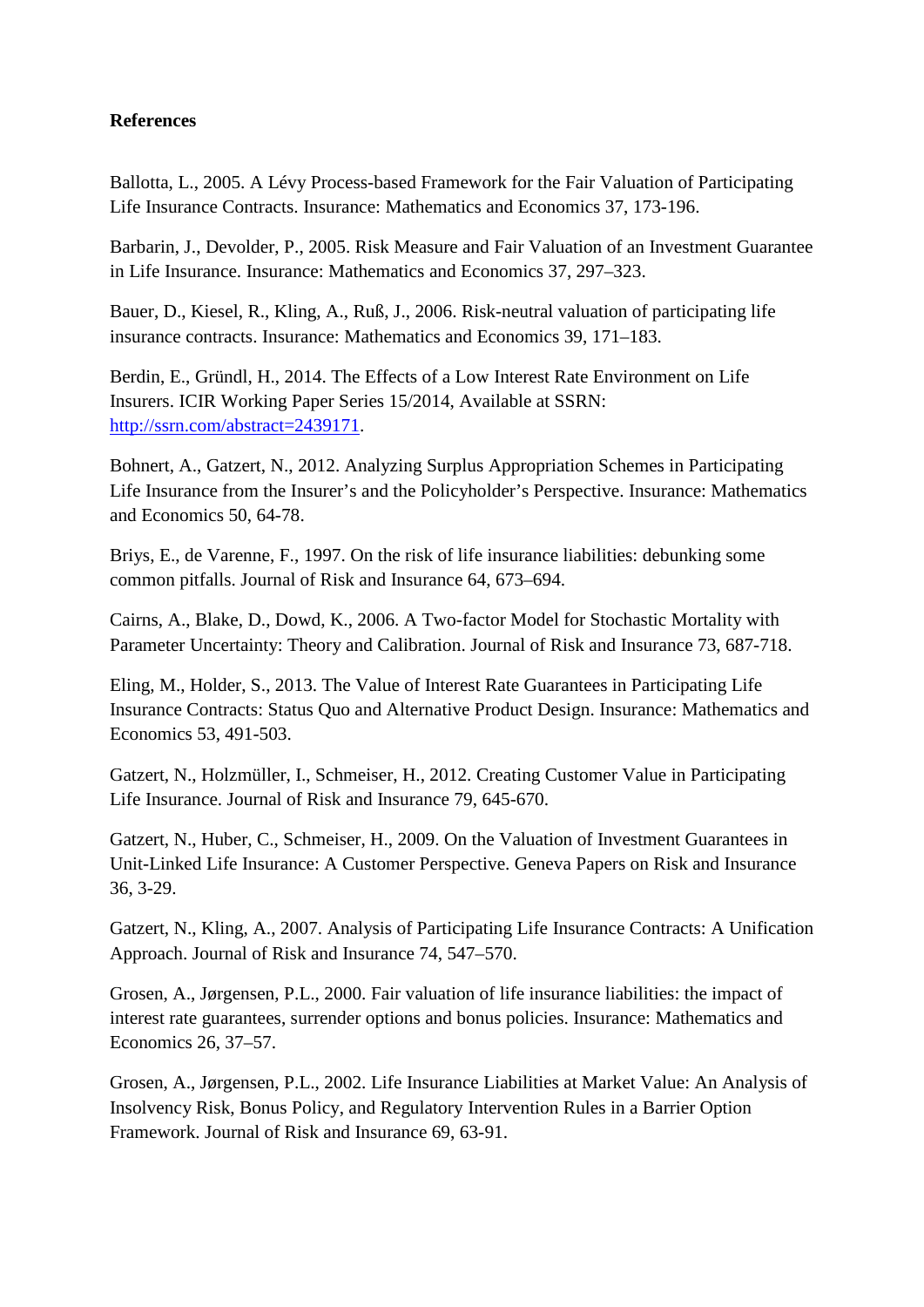Horneff, V., Kaschützke, B., Maurer, R., Rogalla, R., 2013. Welfare implications of product choice regulation during the payout phase of funded pensions. Journal of Pension Economics and Finance (forthcoming). DOI: 10.1017/S1474747213000346.

Horneff, V., Maurer, R., Mitchell, O.S., Rogalla, R., 2013a, Optimal Life Cycle Portfolio Choice with Variable Annuities Offering Liquidity and Investment Downside Protection. NBER Working Paper 19206, available at: http://www.nber.org/papers/w19206.

Horneff, W., Maurer, R., Mitchell, O.S., Stamos, M., 2009. Asset Allocation and Location over the Life Cycle with Survival-Contingent Payouts. Journal of Banking and Finance 33, 1688-1699.

Horneff, W., Maurer, R., Mitchell, O.S., Stamos, M., 2010. Variable Payout Annuities and Dynamic Portfolio Choice in Retirement. Journal of Pension Economics and Finance 9, 163- 183.

Horneff, W., Maurer, R., Stamos, M., 2008. Optimal Gradual Annuitization: Quantifying the Costs of Switching to Annuities. Journal of Risk and Insurance 75, 1019-1038.

Horneff, W., Maurer, R., Stamos, M., 2008a. Life-Cycle Asset Allocation with Annuity Markets. Journal of Economic Dynamics and Control 32, 3590-3612.

Huang, H., Milevsky, M., 2008. Portfolio Choice and Mortality-Contingent Claims: The General HARA Case. Journal of Banking and Finance 32, 2444–2452.

Hubener, A., Maurer, R., Rogalla, R., 2014. Optimal Portfolio Choice with Annuities and Life Insurance for Retired Couples. Review of Finance 18, 147-188.

Inkmann, J., Lopez, P., Michaelides, A., 2011. How Deep is the Annuity Market Participation Puzzle? Review of Financial Studies 24, 279-319.

Inkmann, J., Michaelides, A., 2012. Can the Life Insurance Market Provide Evidence for a Bequest Motive? Journal of Risk and Insurance 79, 671–695.

Jørgensen, P.L., 2004. On Accounting Standards and Fair Valuation of Life Insurance and Pension Liabilities. Scandinavian Actuarial Journal 5, 372-394.

Kling, A., Richter, A., Ruß, J., 2007. The Impact of Surplus Distribution on the Risk Exposure of With-Profit Life Insurance Policies including Interest Rate Guarantees. Journal of Risk and Insurance 74, 571–589.

Maurer, R., Mitchell, O.S., Rogalla, R., Kartashov, V., 2013. Lifecycle Portfolio Choice with Systematic Longevity Risk and Variable Investment-Linked Deferred Annuities. Journal of Risk and Insurance 80, 649-676.

Maurer, R., Rogalla, R., Siegelin, I., 2013a. Participating Payout Life Annuities: Lessons From Germany. ASTIN Bulletin 43, 159-187.

Wolfsdorf, K., 1997. Versicherungsmathematik, Teil 1 Personenversicherungsmathematik. Stuttgart: Teubner.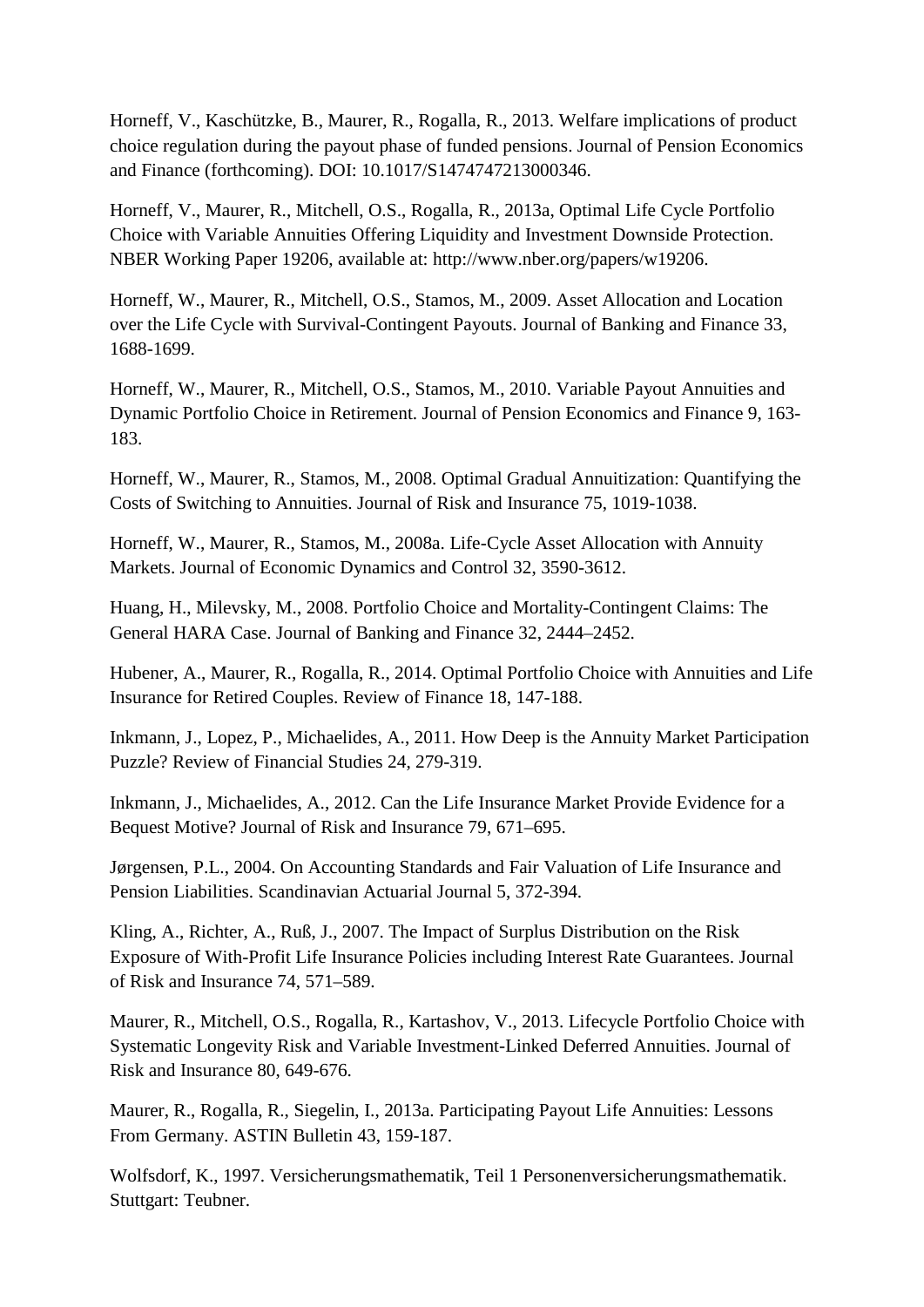Zaglauer, K., Bauer, D., 2008. Risk-neutral valuation of participating life insurance in a stochastic interest rate environment. Insurance: Mathematics and Economics 43, 29–40.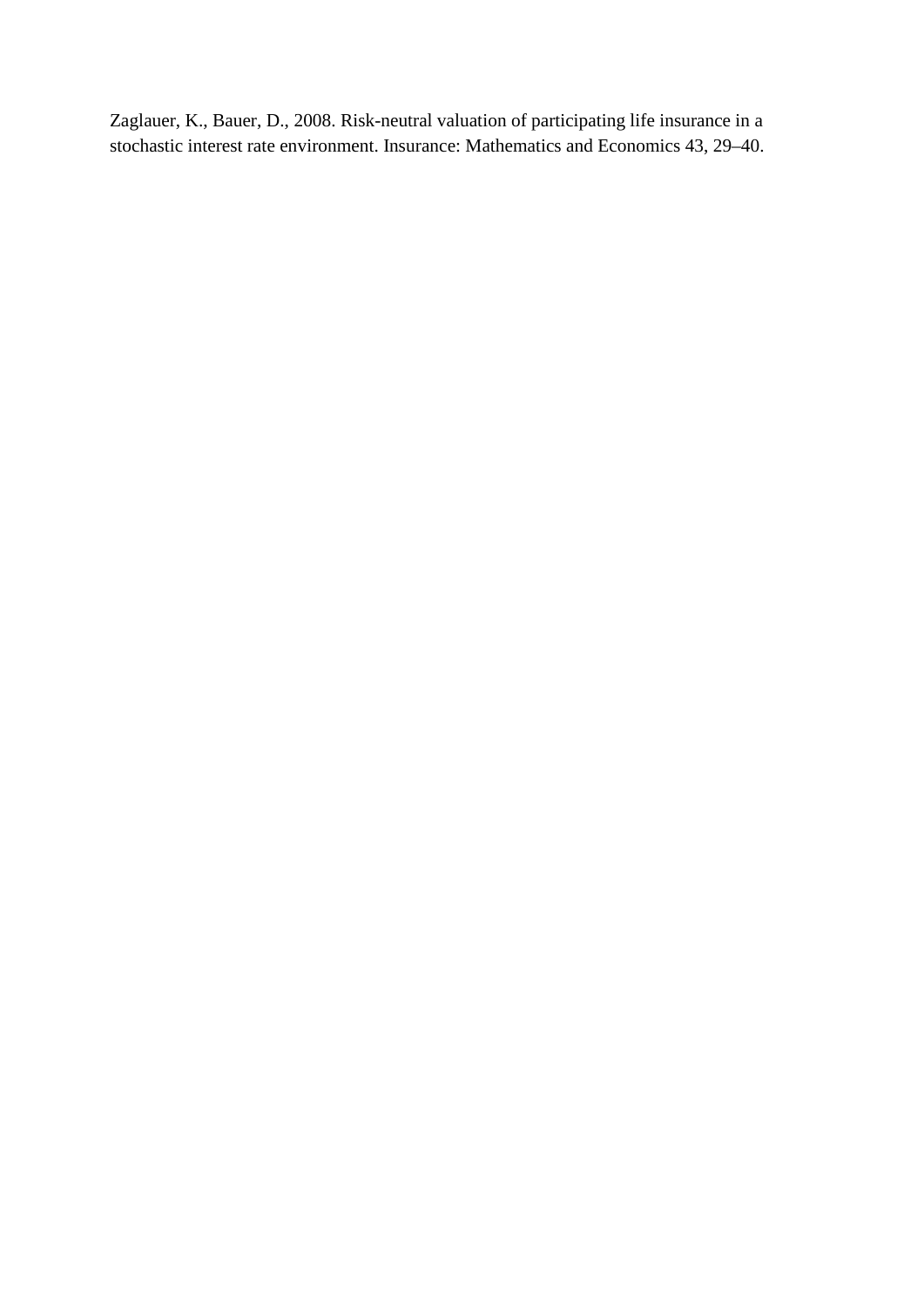#### **Figure 1: Expected Lifecycle Profiles – Baseline Calibration**

#### Panel A: Surplus Annuitization Panel B: Surplus Lump Sum



Notes: Male retiree age 65. Stochastic mortality. Log-return stocks (bond yield): mean 8.89% (5.91%), volatility: 25.3% (2.1%). Annual inflation: 2.2%. PLA pricing assumptions: Mortality: DAV 2004 R (year 2013) plus trend,  $GIR = 3.5\%, \omega_r = 0.92. \omega_q = 0.92.$  Source: Authors' calculation.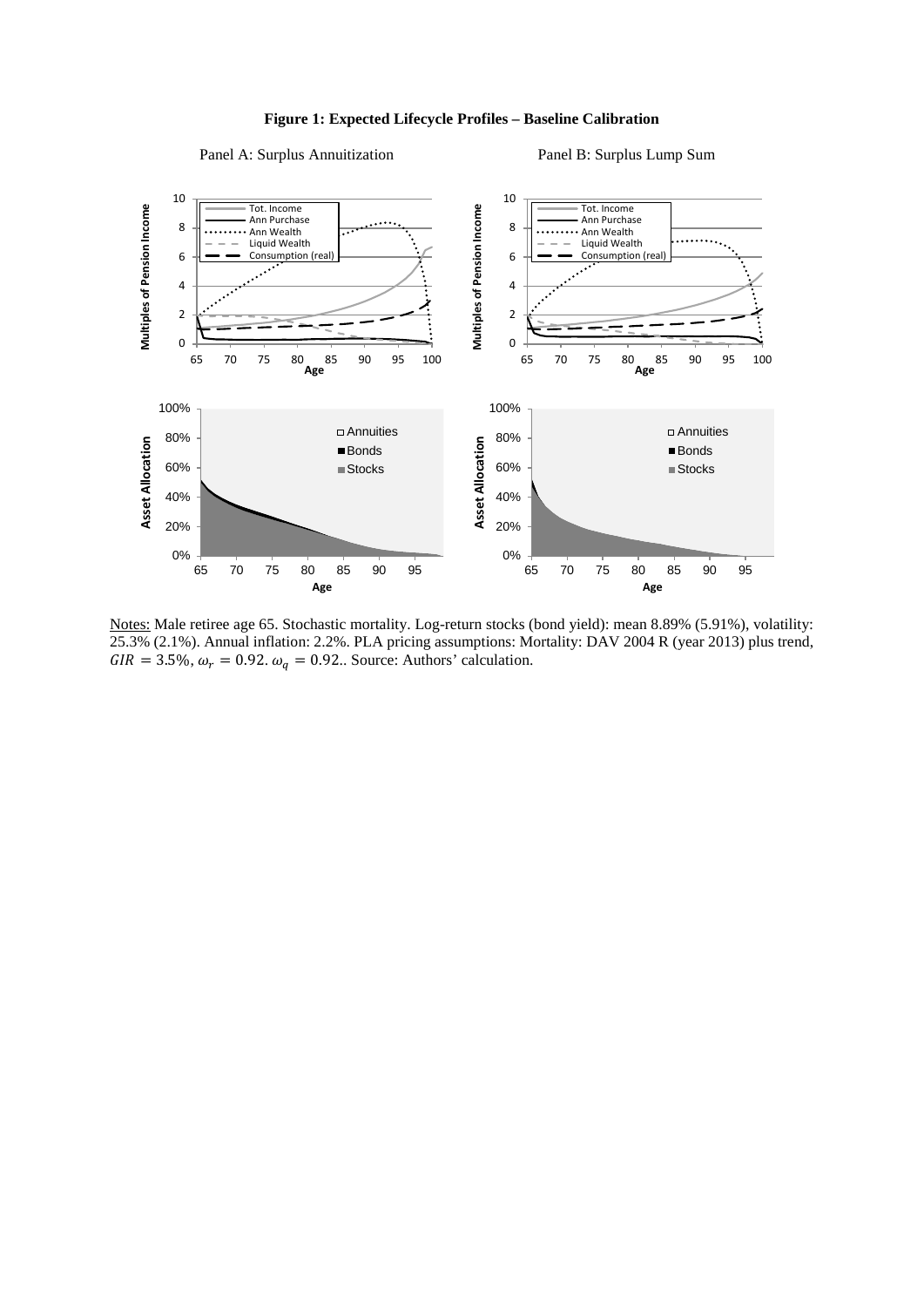#### **Figure 2: Differences between First- and Second-Order Mortality Rates over Time**



Notes: Simulated distributions of age-specific differences between actual mortality rate  $\tilde{q}_t$  from CBD model and first-order mortality rate  $q_t^l$  from DAV 2004 R plus trend. Fan chart: 5%-95% quantile range of the difference distribution with darker areas representing higher probability mass. Solid black line: difference in trending mortality scenario. Source: Authors' calculation.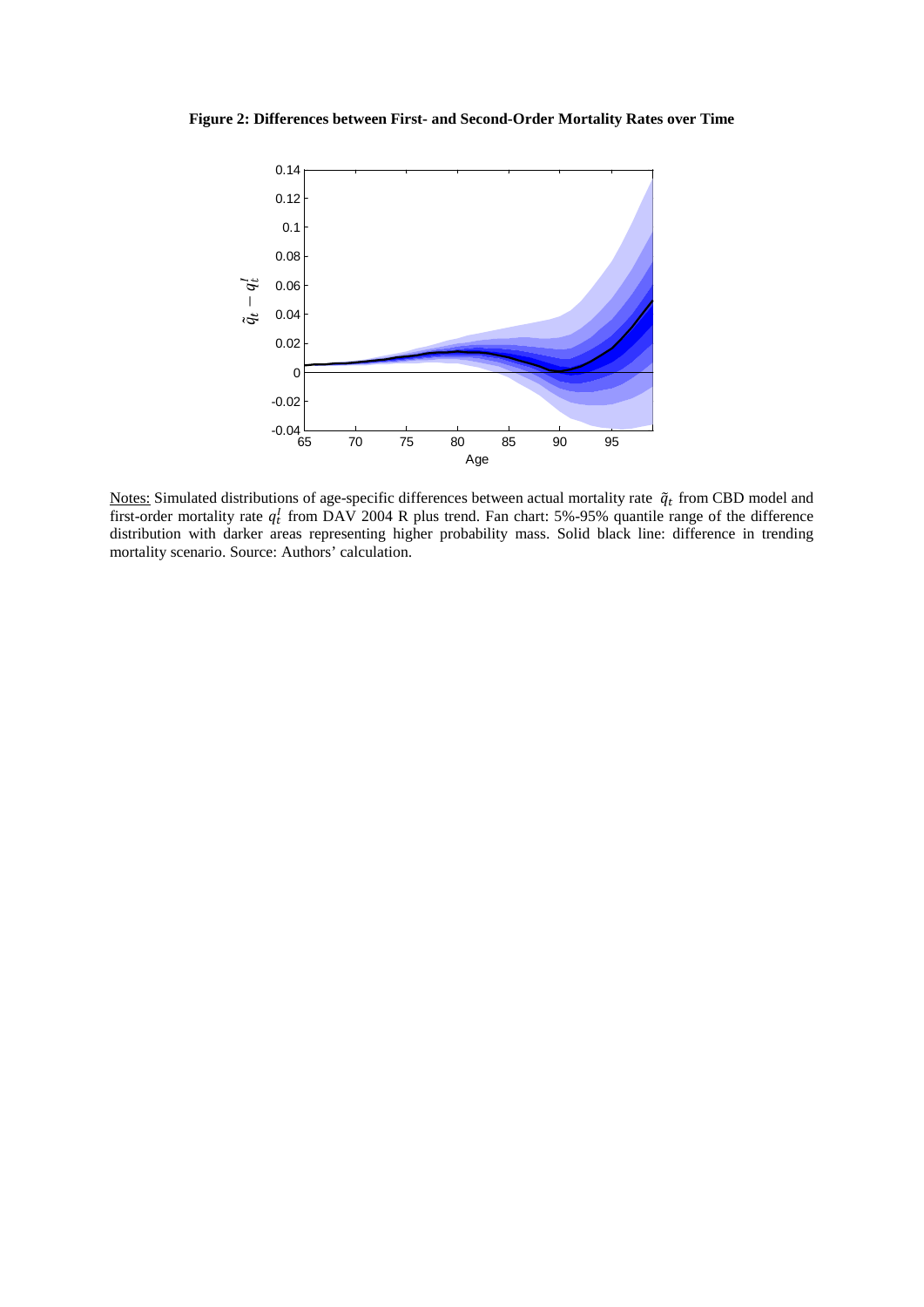

**Figure 3: Distributional Implications of Stochastic Mortality on PLA Purchases**

Notes: 5%-95% quantile range of simulated periodic PLA purchases with darker areas representing higher probability mass. Male retiree age 65. Log-return stocks (bond yield): mean: 8.89% (5.91%), volatility: 25.3% (2.1%). Annual inflation: 2.2%. PLA pricing assumptions: Mortality: DAV 2004 R (year 2013) plus trend,  $GIR =$ 3.5%,  $\omega_r = 0.92$ ,  $\omega_q = 0.92$ . Source: Authors' calculation.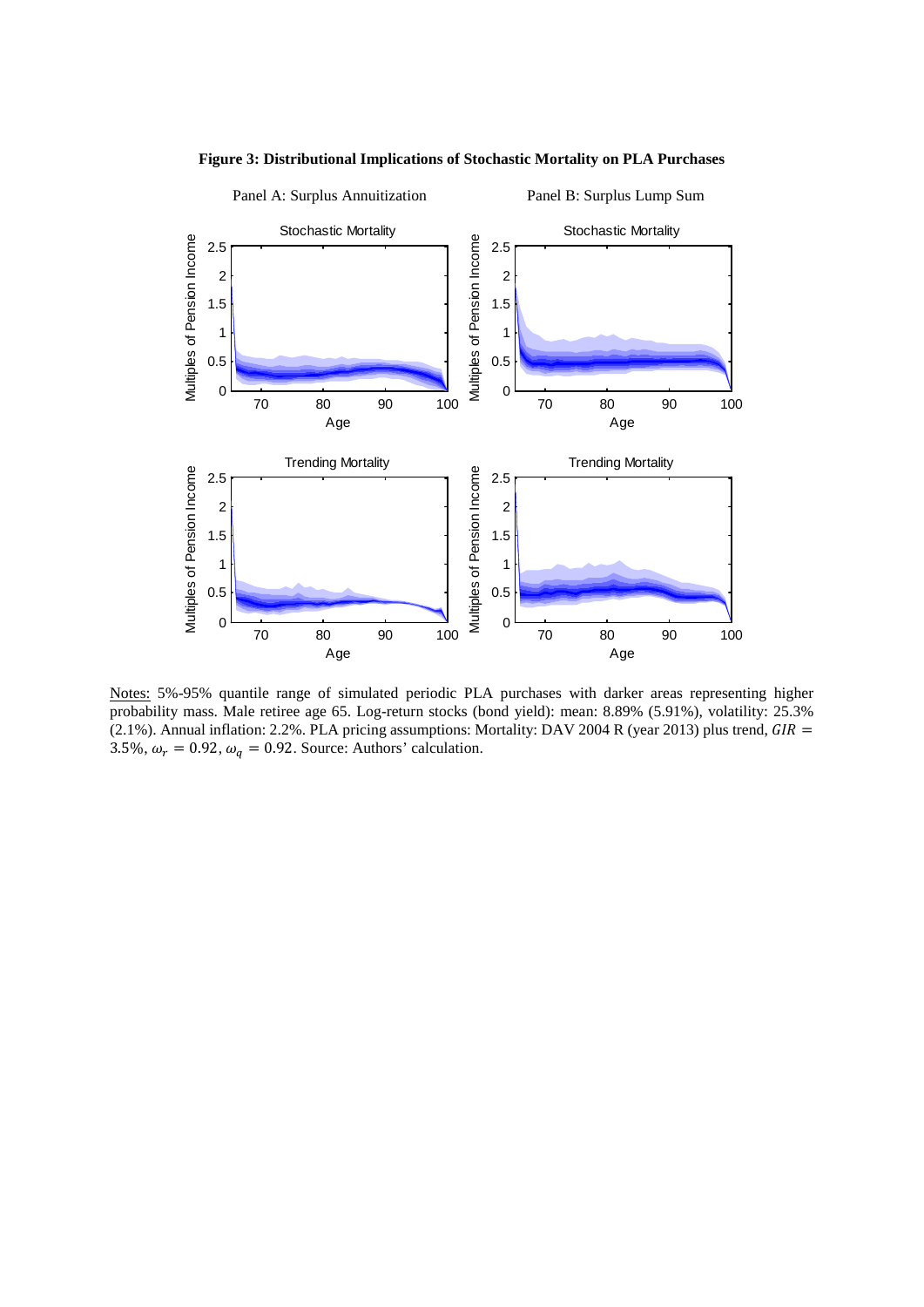|                                                                                           | <b>Surplus Annuitization</b> |      |      | <b>Surplus Lump Sum</b> |      |      |      |      |
|-------------------------------------------------------------------------------------------|------------------------------|------|------|-------------------------|------|------|------|------|
|                                                                                           | Age                          |      |      |                         | Age  |      |      |      |
|                                                                                           | 65                           | 75   | 85   | 95                      | 65   | 75   | 85   | 95   |
| A: Baseline Capital Market Calibration (1980 – 2012)                                      |                              |      |      |                         |      |      |      |      |
| <b>Total Income</b>                                                                       | 1.00                         | 1.47 | 2.23 | 4.13                    | 1.00 | 1.51 | 2.16 | 3.43 |
| <b>Annuity Purchases</b>                                                                  | 1.94                         | 0.29 | 0.36 | 0.31                    | 1.87 | 0.51 | 0.54 | 0.54 |
| <b>Annuity Wealth</b>                                                                     | 1.82                         | 4.92 | 7.25 | 8.23                    | 1.76 | 5.53 | 6.98 | 6.67 |
| Liquid Wealth                                                                             | 1.99                         | 1.83 | 0.88 | 0.21                    | 2.04 | 1.03 | 0.50 | 0.02 |
| Consumption (real)                                                                        | 1.08                         | 1.15 | 1.34 | 1.92                    | 1.09 | 1.13 | 1.33 | 1.72 |
| B: Crisis Capital Market Calibration (2000 – 2012)                                        |                              |      |      |                         |      |      |      |      |
| <b>Total Income</b>                                                                       | 1.00                         | 1.45 | 2.04 | 3.50                    | 1.00 | 1.49 | 2.00 | 3.07 |
| <b>Annuity Purchases</b>                                                                  | 2.44                         | 0.28 | 0.35 | 0.32                    | 2.99 | 0.43 | 0.46 | 0.48 |
| <b>Annuity Wealth</b>                                                                     | 2.29                         | 5.07 | 6.51 | 6.83                    | 2.81 | 5.73 | 6.40 | 5.88 |
| Liquid Wealth                                                                             | 1.50                         | 0.90 | 0.51 | 0.17                    | 0.93 | 0.49 | 0.33 | 0.01 |
| Consumption (real)                                                                        | 1.07                         | 1.01 | 1.26 | 1.91                    | 1.08 | 1.05 | 1.31 | 1.79 |
| C: Crisis Capital Market Calibration (2000 – 2012), GIR = 0, Minimum Surplus Distribution |                              |      |      |                         |      |      |      |      |
| <b>Total Income</b>                                                                       | 1.00                         | 1.29 | 1.79 | 3.15                    | 1.00 | 1.39 | 1.85 | 2.87 |
| <b>Annuity Purchases</b>                                                                  | 0.96                         | 0.24 | 0.30 | 0.28                    | 3.33 | 0.48 | 0.48 | 0.50 |
| <b>Annuity Wealth</b>                                                                     | 0.90                         | 3.96 | 5.59 | 6.21                    | 3.13 | 5.57 | 6.17 | 5.66 |
| Liquid Wealth                                                                             | 2.98                         | 1.27 | 0.59 | 0.21                    | 0.61 | 0.51 | 0.34 | 0.01 |
| Consumption (real)                                                                        | 1.06                         | 0.98 | 1.13 | 1.73                    | 1.07 | 1.01 | 1.24 | 1.70 |

**Table 1: Expected Lifecycle Profiles – Alternative Calibrations**

Notes: Male retiree age 65. Stochastic mortality. Panel A: Log-return stocks (bond yield): mean: 8.89% (5.91%), volatility: 25.3% (2.1%). Annual inflation: 2.2%. PLA pricing assumptions: Mortality: DAV 2004 R (year 2013) plus trend,  $GIR = 3.5\%, \omega_r = 0.92, \omega_q = 0.92$ . Panel B: Log-return stocks (bond yield): mean: 0.7% (3.86%), volatility: 30.0% (1.04%). Annual inflation: 1.6%. PLA pricing assumptions: Mortality: DAV 2004 R (year 2013) plus trend,  $GIR = 2.3\%, \omega_r = 0.92, \omega_q = 0.92$ . Panel C: as in B with  $GIR = 0\%, \omega_r = 0.90, \omega_q = 0.5$ . Source: Authors' calculation.